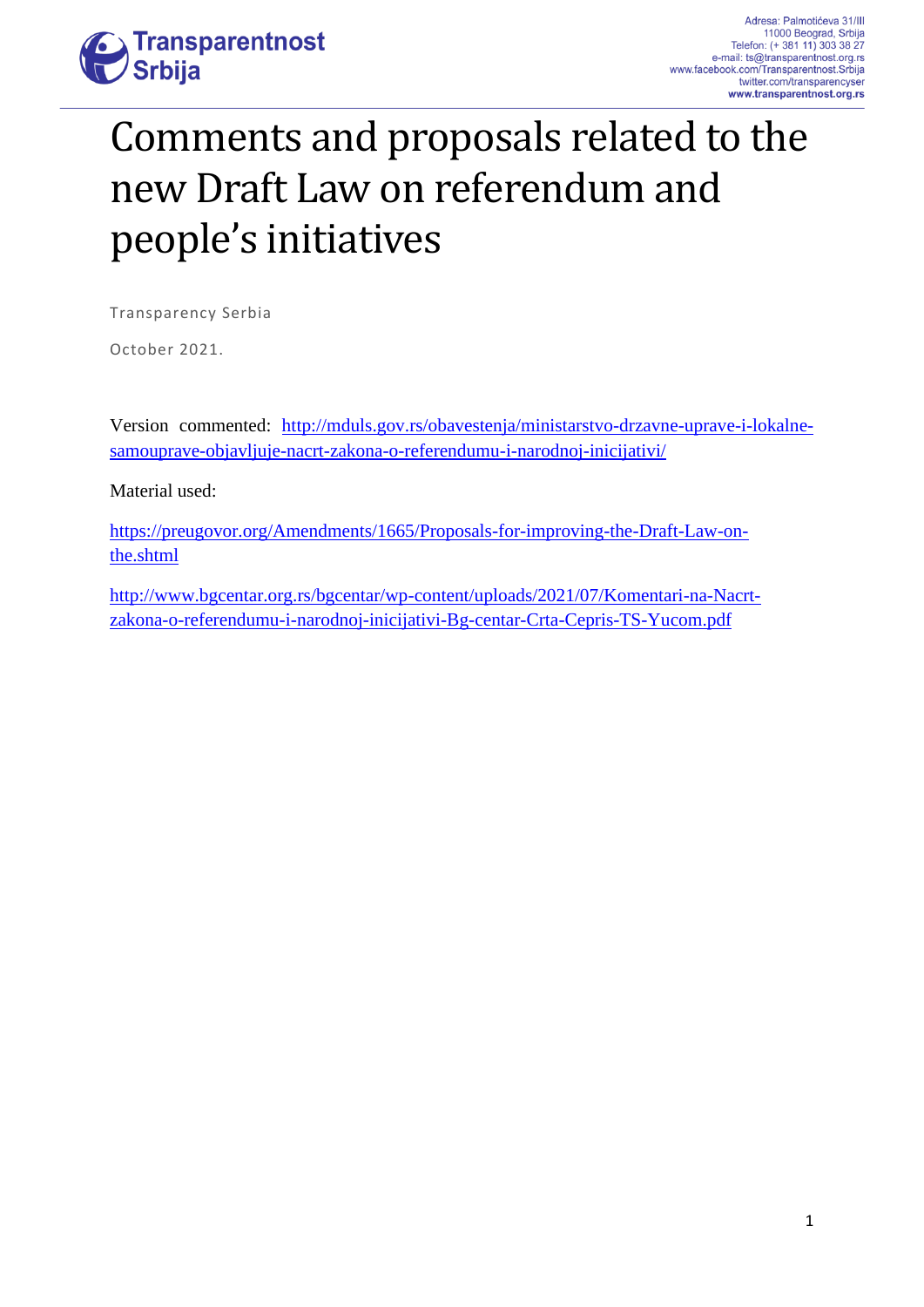

# Table of Contents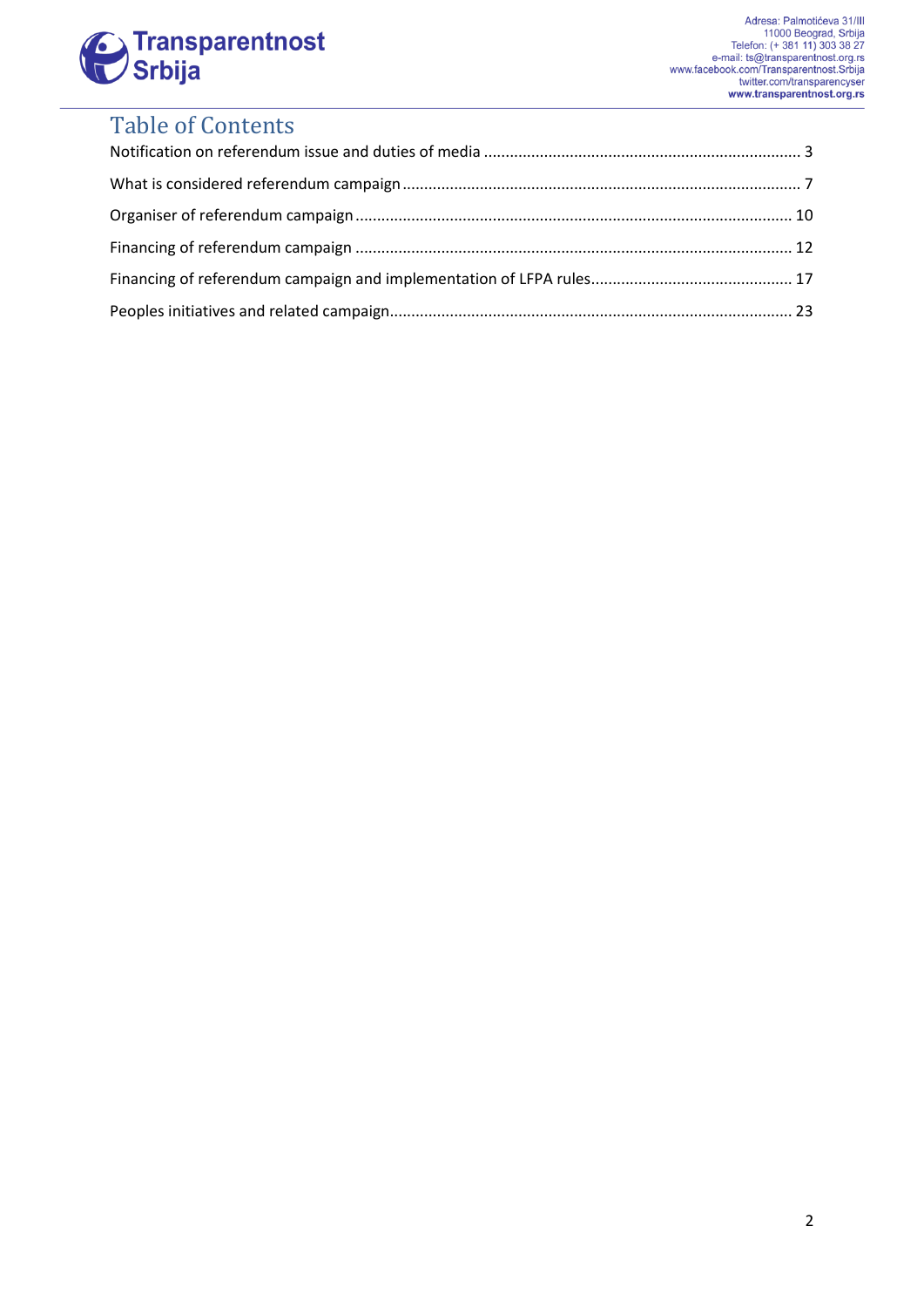

### Notification on referendum issue and duties of media

#### **Article 26 - Notification and referendum campaign**

#### Venice Commission urgent opinion<sup>1</sup>:

*47. According to the draft law, the Government provides citizens with objective information on the issue submitted to referendum (Article 23, now Article 26), which "should faithfully and equally reflect the view of the parties advocating different answers to the referendum question". This is a positive step. However, this competence too should belong to an election commission or another impartial authority. Moreover, the deadline for providing such information, "which is eight days since the calling of the national referendum", raises serious concerns. It appears impossible for the various political forces to provide their opinion and for the government to prepare a document with such information in such a short timeframe, let alone the time for sending the document to the voters. This goes against the principle of legality, which is one the pillars of the rule of law and implies that legislation must be implementable. The extension of the deadline is therefore imperative; however, voters should receive the information well in advance of the vote. The Venice Commission recommends revising the relevant provisions of the draft.*

#### **Comment related to new draft/VC opinion:**

New draft Law resolved the issue when it comes to the deadline to provide information (15 instead of 8).

When it comes to the body in charge for providing information, there is no improvement in new draft.

Aside from VC Opinion, it is important to note that there is no procedure envisaged in new draft for collecting information from various stakeholders, on the basis of which "objective information" may be prepared.

*48. Article 23.4 provides that both public and private mass media for the campaign must ensure equal access to the parties that advocate different answers to the referendum question. In contrast with public mass media, private media are not subject to a requirement of neutrality, even if equal conditions for radio and television advertising must be ensured. The Venice Commission recommends providing for less strict rules for private media.* 

#### **Comment:**

Draft law is changed mostly in line with VC Opinion.

However, in Serbia both public and private media are obliged to inform citizens about election participants equally, as bellow:

<sup>1</sup> [https://www.venice.coe.int/webforms/documents/default.aspx?pdffile=CDL-AD\(2021\)033-e](https://www.venice.coe.int/webforms/documents/default.aspx?pdffile=CDL-AD(2021)033-e)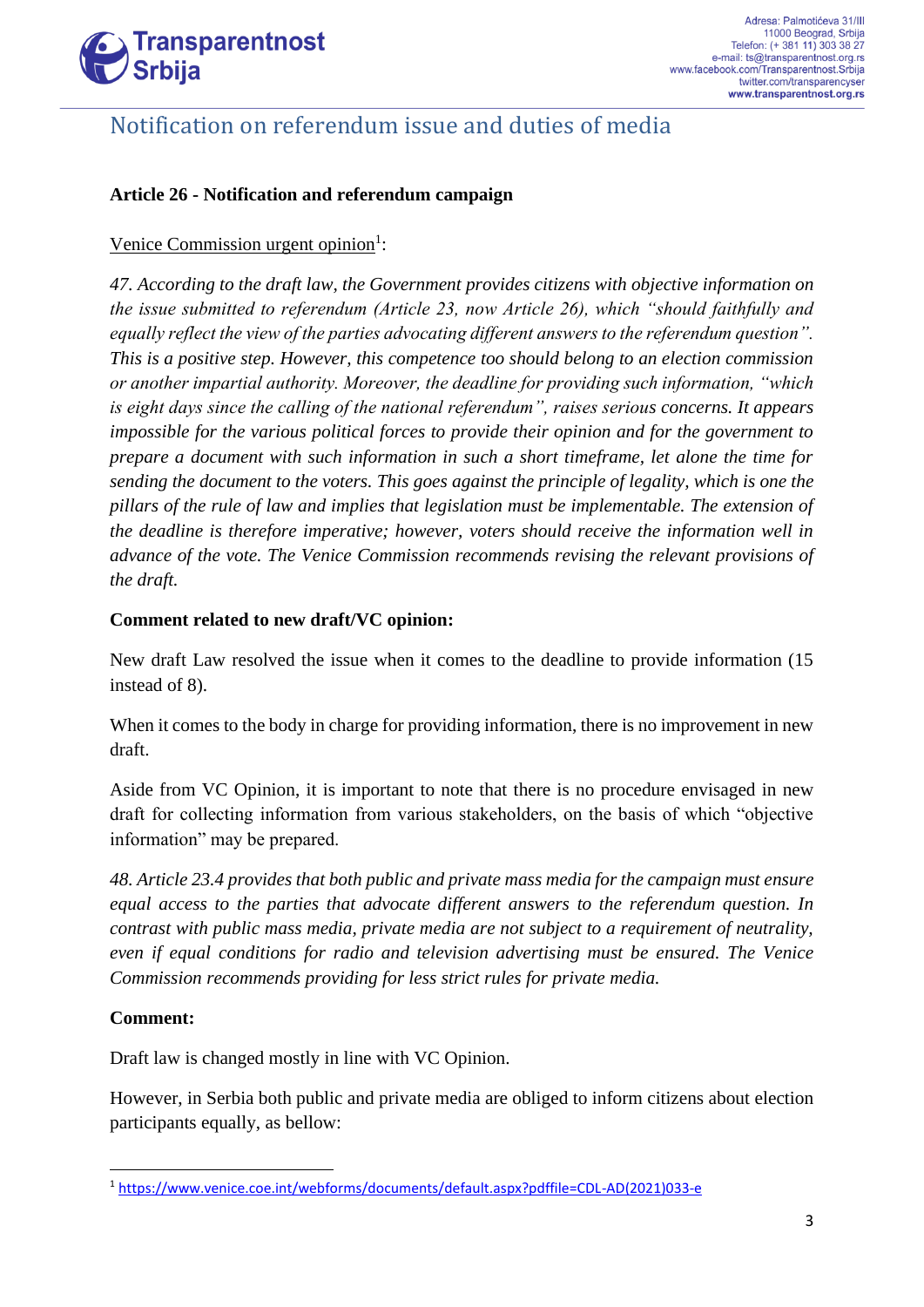

*LAW ON THE ELECTION OF MEMBERS OF THE PARLIAMENT*

*Article 5* 

*The citizens shall have the right to be informed by the mass media about the electoral programs and activities of submitters of the electoral lists, as well as about the candidates on the electoral lists.* 

*The mass media shall be obliged to ensure equal accessibility of information about all submitters of the electoral lists, and about all candidates on those electoral lists.* 

*Electoral promotion through the mass media and public gatherings, as well as publication of estimated electoral results shall be forbidden in the period of 48 hours before the day of the elections, as well as during the election day until the closing of polling stations.*

Having that in mind there is no reason to limit the rules for referendum campaign to public broadcasting services only.

Transparency Serbia earlier comments that are still valid:

Although there is probably a good intention behind article 26 - to provide citizens information about what is the subject of a referendum vote, that intention has not been realized in the proper manner.

First of all, it is unclear why the Government, or executive bodies at other levels, would be the one to notify citizens of the referendum, given that the decision to conduct the referendum is made by the assemblies. If it is to ensure as much neutrality as possible in formulating these notices, then it would be more appropriate for such notification to be carried out by the National Electoral Commission RIK, or other bodies that carry out actions related to the referendum. The Revised Guidelines (I 3.1.e.) also stipulate that an impartial body must provide voters information about the text they will be voting on in the referendum, as well as a report or material representing the views of parties that are for or against the proposal that citizens are to vote on in the referendum. That body should have at least one representative each of the judiciary or some other independent legal expert, a representative of the Interior Ministry, as well as representatives of national minorities. Campaign organizers should be allowed to oversee the body's work. (II 4.1.)

In order for the legislator's intent expressed in the existing Article 26 to be achieved, it is necessary to regulate in more detail the ways of gathering the views on the reasons for different answers to the referendum question, whose views are taken into account in the formulation of information (e.g. the views of the registered referendum campaign organizers, the views expressed by the participants in the public hearing, the views of the proposers), as well as the maximum volume of information where the text of the document distributed to citizens would be too extensive). In any case, the possibility should be used to make the full text of the views on the referendum available on the website of the body conducting the elections. In addition, the costs and time it takes to translate into the languages of national minorities should also be considered.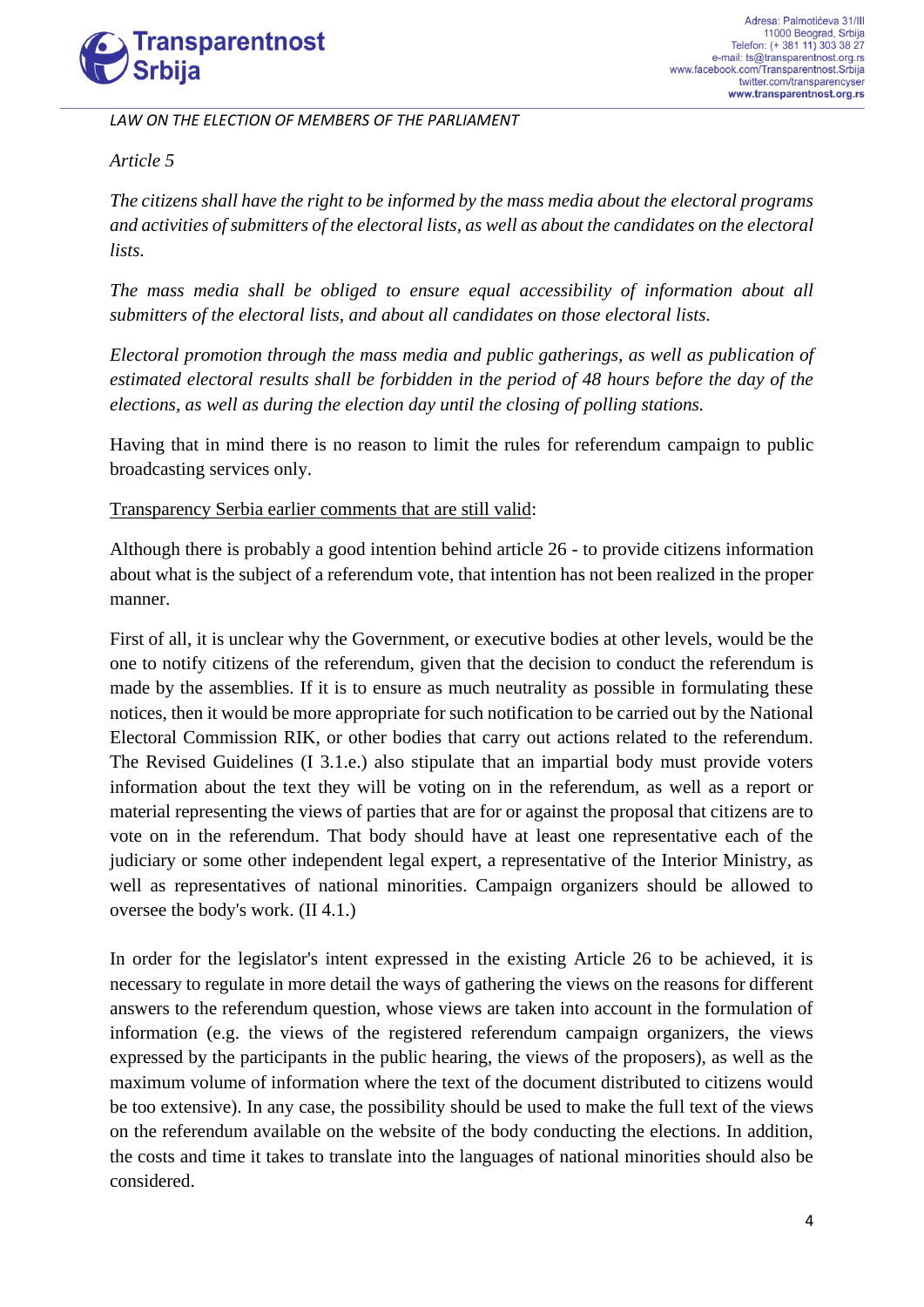## **Transparentnost** Srbiia

Finally, it is equally important to ensure that citizens receive the text of the document they will vote on in the referendum, or at least instructions as to where they can find the text (online, in local communities, etc.), if it is an extremely extensive document.

The obligation of the media from paragraph 8 is stated, but is not operationalized. Therefore, consideration should be given, at the very least, to prescribing the obligation of the Electronic Media Regulatory Authority to determine by its act how to achieve equality, both for public and privately owned media service providers.

#### Our Amendment to this Article:

The competent election commission Government is obliged, within fifteen days from the day of calling the national referendum, to determine the text of the notification of its act by which it provides citizens with objective information on the issue, i.e., on the act to be decided on the referendum, and to publish it on the official website and to present it in the next ten days, in the media., and especially in the republic and provincial media public service.

The competent election commission shall deliver the notification referred to in paragraph 1 of this Article to the citizens and deliver it to the citizens at the residence address no later than ten days before voting.

In the case of calling a provincial referendum, the provincial government has the duty referred to in paragraph 1 of this Article, and in the case of a referendum in a local self-government unit, the municipal or city council has that duty.

The information shall be made information from paragraphs 1 and 2 of this Article should faithfully and equally reflect the views of the parties advocating for different answers to the referendum question and be available in all languages in official use in the area for which the referendum is being called.

The notification referred to in paragraph 1 of this Article shall contain:

1) a decision on calling a referendum referred to in Article 14 of this Law or a summary of the decision if it is of a more extensive scope;

2) the reasons publicly stated for the different answers to the referendum question;

When drafting the notice, the competent election commission shall consider the views of the proposers, relevant scientific institutions, independent state bodies and international organisations regarding the subject of the referendum, other opinions expressed during the public debate, as reasons announced by the referendum campaign organisers.

The notification shall equally, in an equitable manner and substantially present the reasons given for and against the decision.

The competent election commission shall publish the draft notice no later than 10 days from the day of calling the referendum, against which an objection may be submitted within 24 hours.

The competent election commission shall publish the received objections to the draft notification and the explanation for their acceptance, i.e., rejection.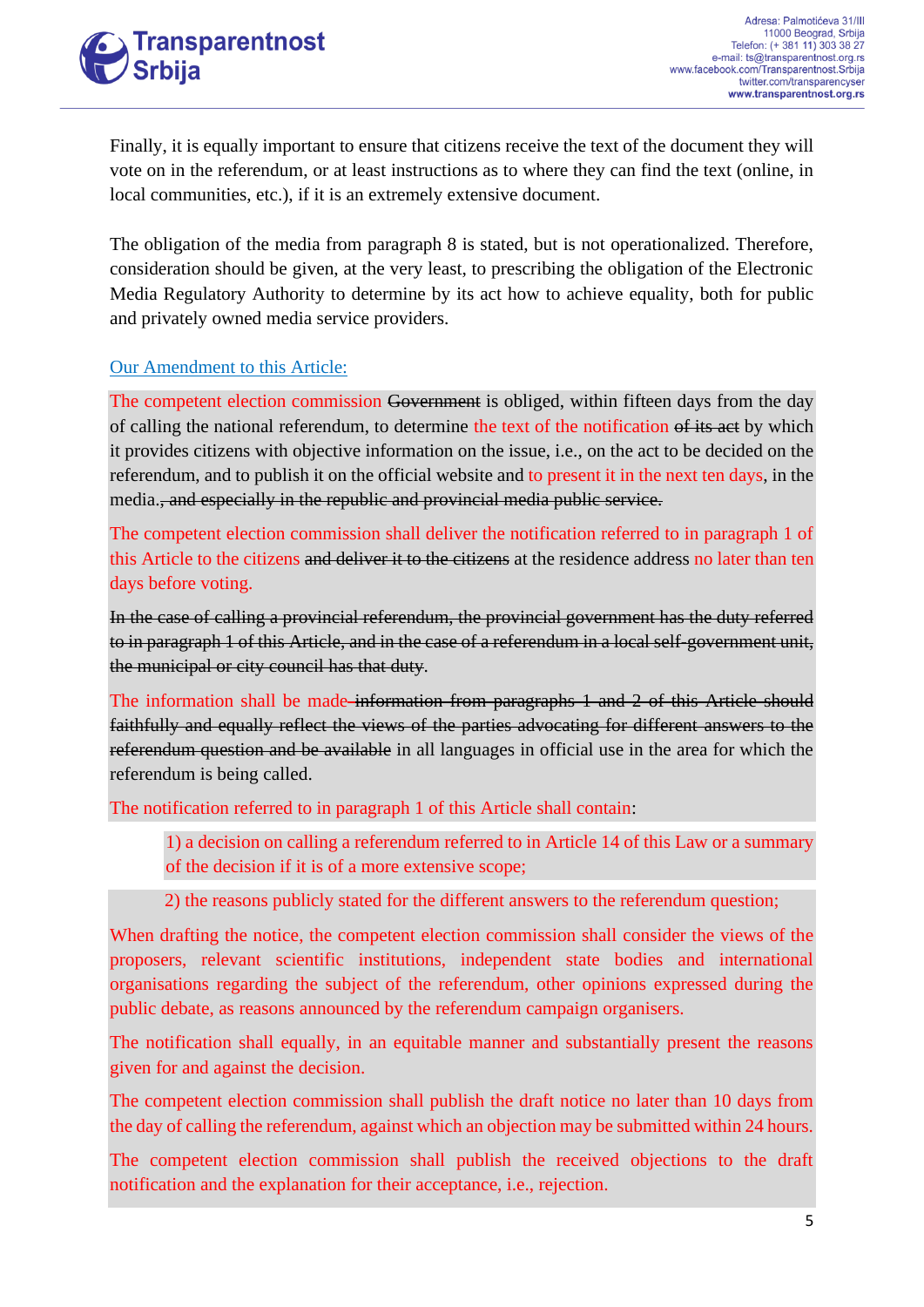

The public media services are obliged to provide equal access to the parties that advocate different answers to the referendum question and enable equal and correct information. All media are obliged to ensure equal conditions for advertising to parties that advocate different answers to the referendum question.

In order to fulfil the obligation referred to in paragraph 9 of this Article, the Regulatory Body for Electronic Media shall issue a binding act for all media service providers within its competence at least 90 days before the referendum, while the competent election commission shall regulate the manner of monitoring the obligation by other media.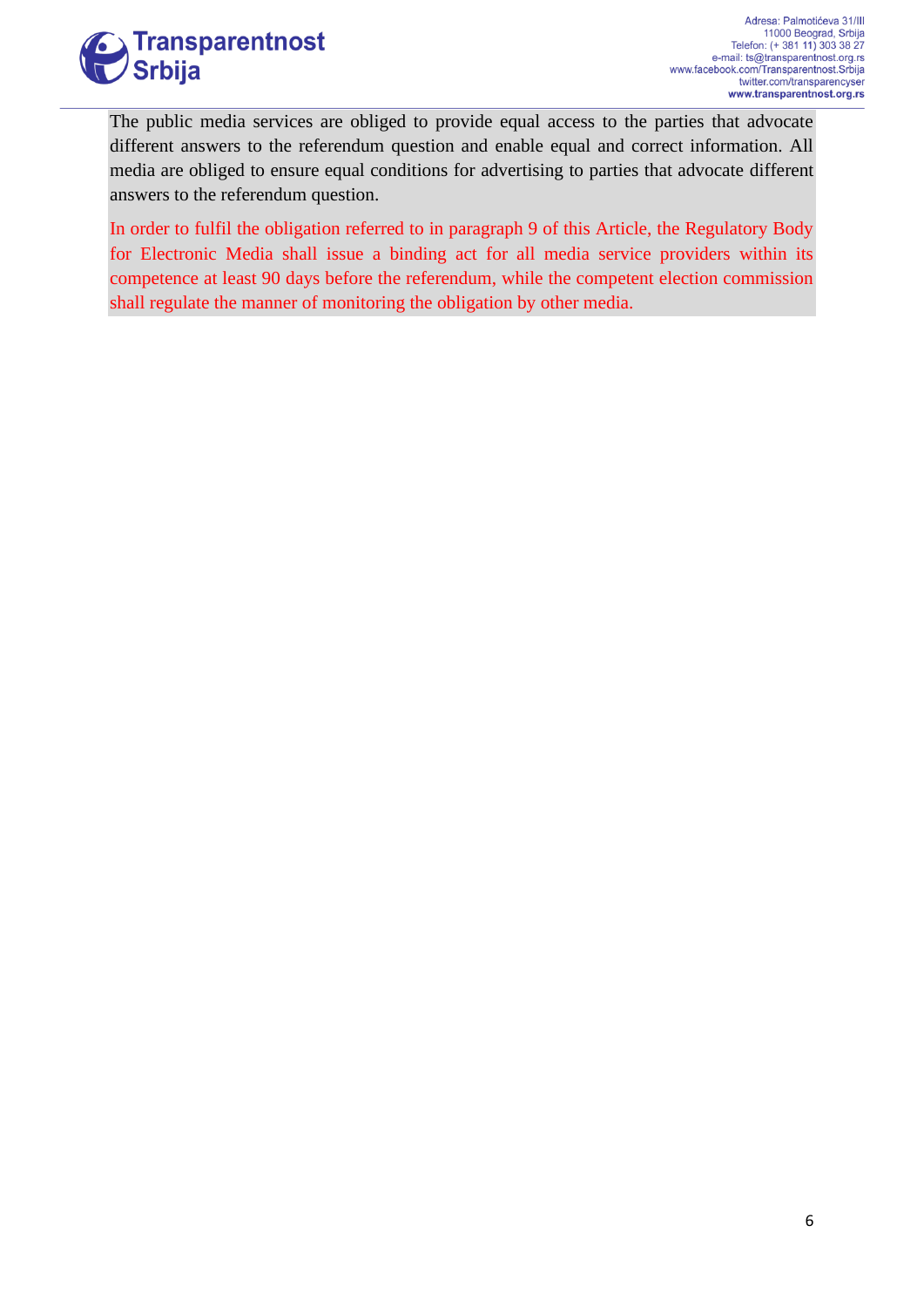

### What is considered referendum campaign

#### **Article 27 – The concept of the referendum campaign**

#### Venice Commission urgent opinion:

*50. According to Article 24.1 (Now 27.1), public opinion research is considered to be a referendum campaign activity. However, where such research is not aimed at targeting voters' groups but just at making opinion polls (for their publication or scientific research), such activities are not aimed at the result of the referendum and should not be considered to be a referendum campaign activity. Organisers of this activity should not be obliged to follow the rules on campaign financing and reporting. More generally, this provision should not be interpreted too broadly. It should not be extended to any position taken or debate organised by any individual or group on the issue submitted to referendum. The Venice Commission recommends reconsidering the relevant provision.*

#### **Comment:**

New draft Law excluded some of above-mentioned activities from the definition, as VC recommended.

However, some important issued raised by TS were not addressed (see bellow).

Furthermore, VC recommendation "not to interpret provision too broadly" may be achieved only by setting more detailed rules in the Law. Otherwise, there will be no safeguard from "too broad" interpretations.

#### Transparency Serbia earlier comments that are still valid:

Paragraph 1 of Article 27 stipulates what is considered a referendum campaign, listing the various activities that can be carried out within such a campaign. However, it steps short of specifying whose activities are those, so they can only be interpreted as *anyone's* activities. Such interpretation, in conjunction with other provisions of the Law, could lead to serious problems, i.e. violations of the constitutionally guaranteed rights and freedoms of citizens, associations and companies. For example, if a citizen wants to invite his fellow citizens (in direct contact, on social media and the like) to vote in a certain way in a referendum, he/she will be conducting a referendum campaign; if a citizens' association invites its members to vote in a referendum, that would constitute a campaign; if a scientific institution were to present referendum proposals, it would be a campaign, etc. Therefore, the definition would have to be amended, so that it clearly applies only to individuals campaigning in such a way that is subject to other obligations under this Law (registration, financing, control).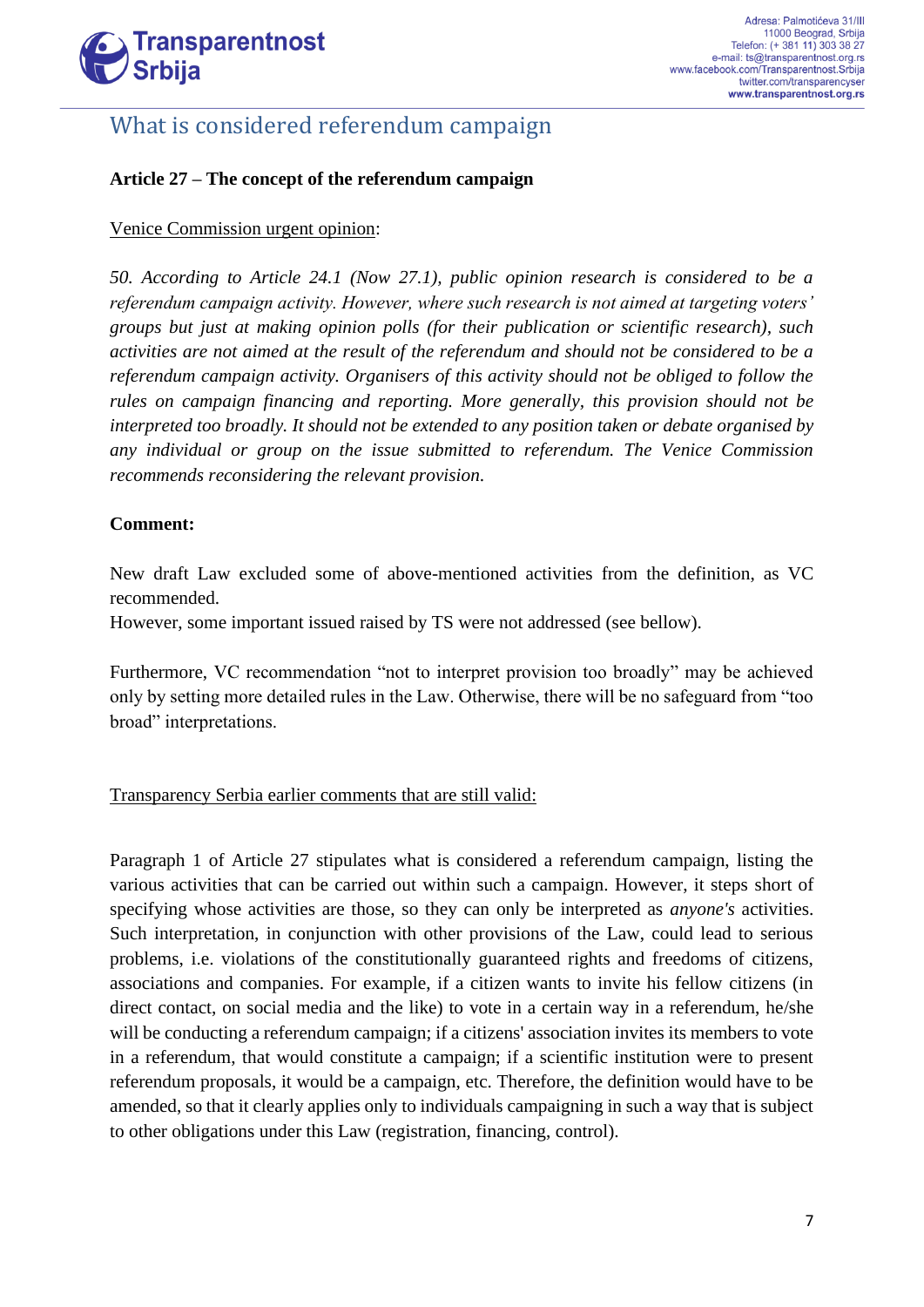When it comes to the activities of various subjects related to the referendum (e.g. presentation of referendum questions, presentation of various views, invitation of citizens to vote or not to vote on referendum), some regulation is needed in order to prevent circumvention of rules related to the referendum campaign financing.

The second paragraph stipulates that "No material funds from private and public sources shall be promised or provided to the citizens in consideration for conducting the referendum campaign, nor can any form of intangible assistance be provided or promised". This prohibition partly coincides with the existing criminal offence of "Giving and receiving voting-related bribes" under Article 156 of the Penal Code. Actions by which another is offered, given or promised a reward, gift or other benefit for voting or not voting in the referendum in favor of or against a particular person or proposal, constitute a criminal offence. It should certainly be considered to what extent these provisions differ and whether these differences are justified. One of the differences that can be observed and which is a possible deficiency, is that the criminal provision also applies to cases of bribing citizens to merely turn out to vote in the referendum at all (or not turn out), while such behaviour would not be prohibited under the Law on the Referendum and People's Initiative. It would be clearer in any case if the provision were formulated differently.

Paragraph 3 of this article states that "the performance of tasks from the purview of state and other authorities in terms of this Law is not considered a referendum campaign". Such provision is still needed, even if the definition of the referendum campaign is narrowed in the new draft law.

Some important issues are not regulated, such are activities of public officials (and not directly public institutions they represent) during the referendum campaign. Similarly to the rules on election campaign, Agency for prevention of corruption should be competent to assess whether public officials violated these restrictions.

Therefore, it is still needed to reformulate this article.

#### Our Amendment to this Article:

A referendum campaign is a set of activities starting from the day of calling a referendum and ending on the day of the referendum, to publicly present referendum proposals in order to invite citizens to vote in favour of or against the proposed decision that is the subject of the referendum, which include: organising and holding public gatherings; promotion, production and distribution of publications and other promotional advertising material, brochures, leaflets and publications; advertising; as well as procuring goods, services and works related to the implementation of other activities of the referendum campaign. media, marketing, PR and consulting services.

The referendum campaign may be led by the organiser of the referendum campaign.

The publication of personal views and expert opinions of individuals, the views of associations and expert opinions of scientific institutions on issues to be decided in a referendum should not be considered to be a referendum campaign.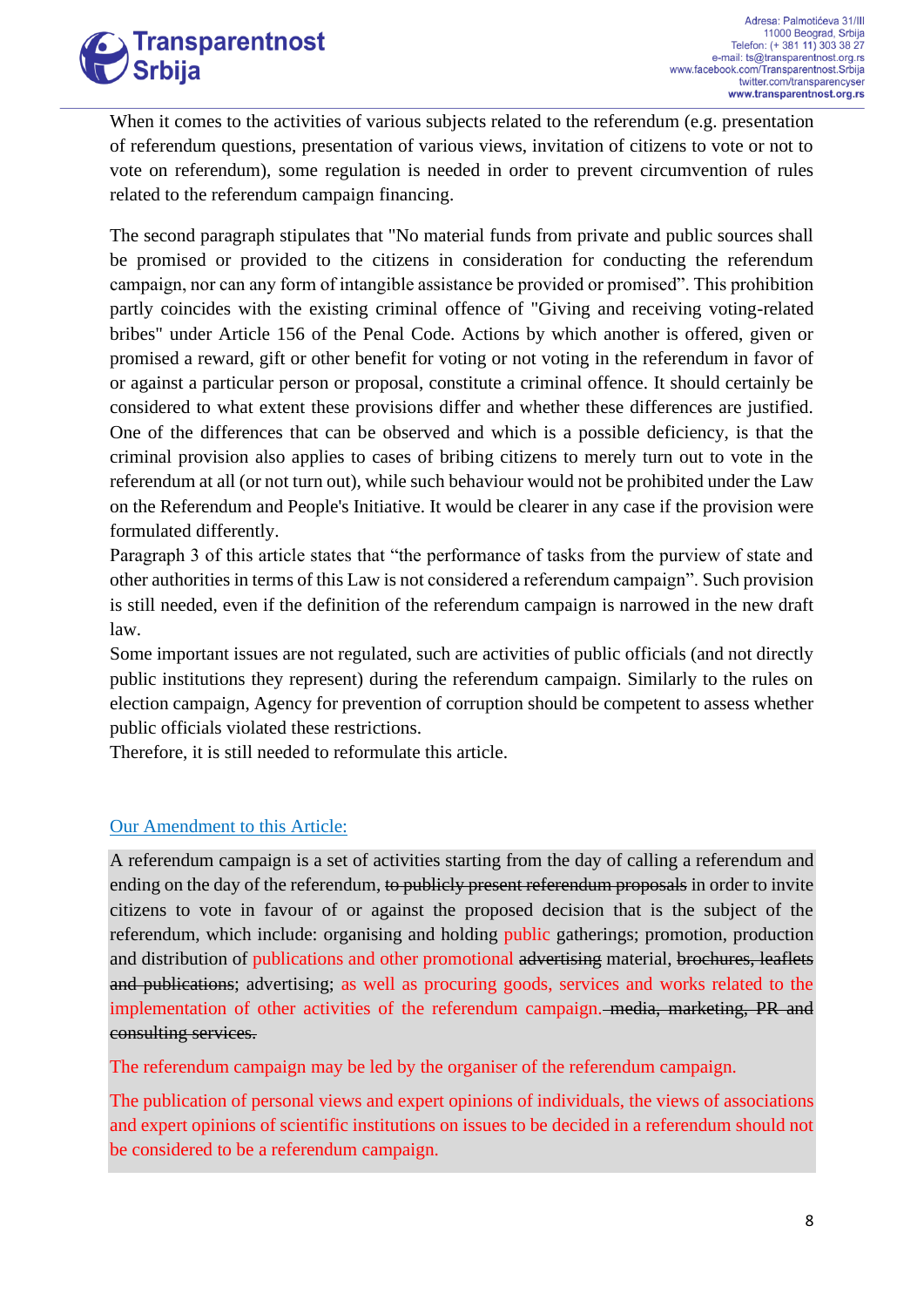

In order to conduct a referendum campaign, citizens may not be promised or given any material resources from private or public sources, nor may any kind of intangible assistance be promised.For the purposes of this Law, the activities within the competence of the state The activities of the competent election commissions of the bodies determined by this Law aimed at the public presentation of referendum proposals carried out in accordance with the provisions of this Law should not be considered to be a referendum campaign.

The activity of other persons who faithfully present referendum proposals to citizens, in a balanced way present the reasons for acceptance or rejection of the proposals, as well as the activities in which the citizens are invited to participate in the referendum without instructing how to vote, or not to participate in the referendum, should not be considered to be a referendum campaign.

The organiser of the referendum campaign may ask the competent election commission to determine that the activity of the person referred to in paragraph 5 of this Article is a referendum campaign.

The competent election commission shall make and publish a decision on the request referred to in paragraph 6 of this Article within 96 hours, giving the person referred to in paragraph 5 of this Article the opportunity to state its opinion on the request within 48 hours.

It is prohibited in the referendum campaign to promise or give voters any gift, except for the distribution of promotional material of lesser value, to provide or promise free services or services at a price lower than the market price, or to give voters any kind of material or nonmaterial assets.

Persons performing a public function may not, in that capacity, or in situations in which they find themselves performing a public function, conduct a referendum campaign, nor may they participate, as public officials, in the activities of the organisers of a referendum campaign.

During the referendum campaign, the Agency for Prevention of Corruption, by applying the procedure in which it is determined whether the public official violated the obligations from the Law governing the prevention of corruption, decides on the report submitted for violating the prohibitions under this Law within five days from the day of initiating the procedure ex officio, i.e., from the day of receiving the application of a legal or natural person.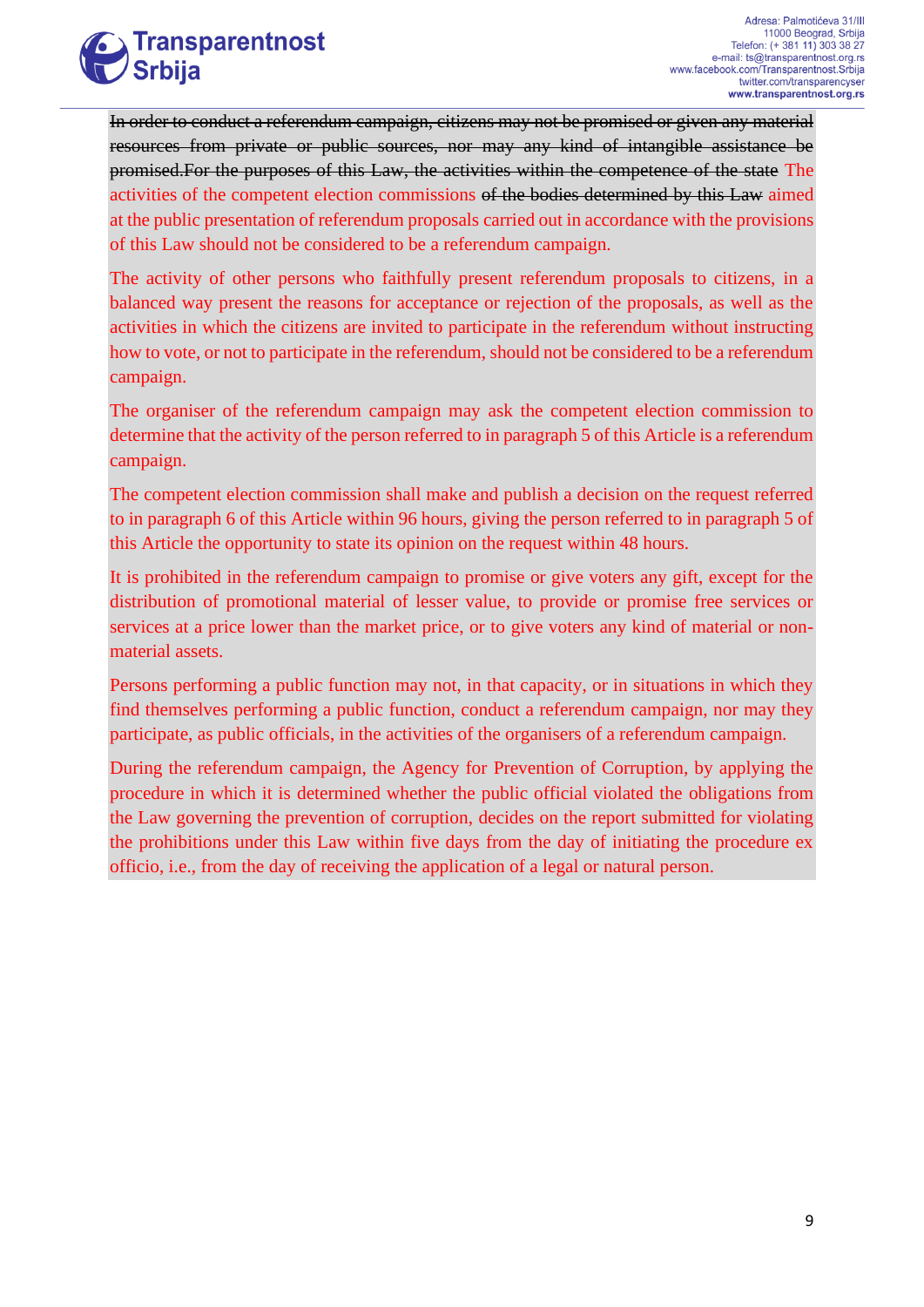

### Organiser of referendum campaign

#### **Article 28 - Organiser of the Referendum Campaign**

#### Transparency Serbia comments:

While this article defines only who can organize the referendum campaign, it does not stipulate how it will be determined whether a domestic legal entity is the organizer of the referendum campaign or not. There are no such dilemmas with "citizen groups", because these groups are established solely for these needs, which is further elaborated on through other provisions. From a meaningfulness standpoint, it is not understandable why the right to organize a referendum campaign is held only by citizen groups and not also by an interested citizen – individual. Equally illogical is the fact that a group of domestic legal entities is not vested in the right to organize an election campaign (while a group of natural persons has that possibility).

Therefore, one possible solution would be as proposed by Transparency Serbia.

#### Our Amendment to this Article:

The organizer of a referendum campaign may be: any domestic legal entity or group of citizens, formed in accordance with the regulations governing elections for Members of Parliament.

1) a person who has the right to vote in a referendum for which a campaign is organised;

2) more citizens from p. 1) of this paragraph, based on the concluded agreement;

3) national legal entity;

4) several national legal entities, based on the concluded agreement;

5) a political party and another political entity in the sense of the Law governing the financing of political activities, from whose electoral list members of parliament, deputies or councillors were elected at the last elections.

The organiser of a referendum campaign may not be a state body, territorial autonomy body and local self-government, a public institution, a public enterprise, an institution, enterprise and other legal entity owned directly or indirectly by the Republic of Serbia, territorial autonomy or local self-government.

The organiser of a referendum campaign may not be a company or entrepreneur performing activities of general interest, any other natural and legal persons exercising public authority, except when the referendum decides on issues directly related to the achievement of the goals for which they were established, i.e., their rights, obligations and business interests.

The organiser of the referendum campaign submits an application to the competent election commission and encloses evidence, i.e., a written statement on the fulfilment of the conditions, thus acquiring the rights from this Law.

A statement of interest can be submitted even before the referendum is called.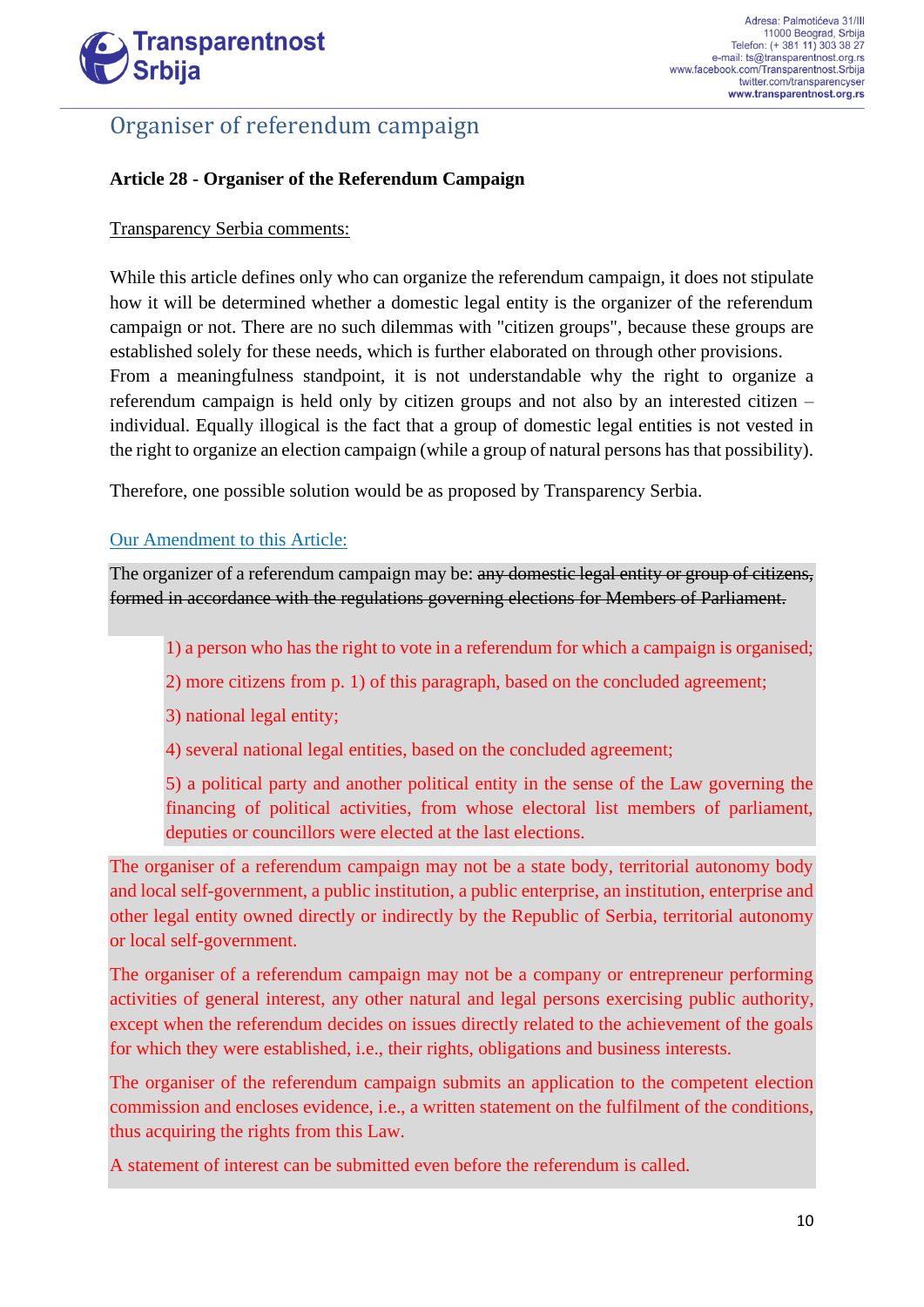# **Transparentnost Srbija**

The content of the application, the manner of submission and the manner of proving the fulfilment of the conditions shall be regulated in more detail by the Republic Election Commission, no later than 30 days before the announcement of the referendum.

The application referred to in paragraph 5 of this Article may be submitted at any time until the day of the referendum.

The competent election commission determines the fulfilment of the conditions within 48 hours and publishes on its website the names of the organisers of the referendum campaign that have been determined to meet the requirements.

Individuals and legal entities are prohibited from providing advertising services that represent a referendum campaign to persons whose names have not been published following paragraph 10 of this Article.

The advertisement and other material used in the referendum campaign must contain the identification of the referendum campaign organisers.

Ads and other material used in advertising which, in the sense of Article 27, paragraph 5. of this Law are not considered a referendum campaign, must contain the advertiser's identity.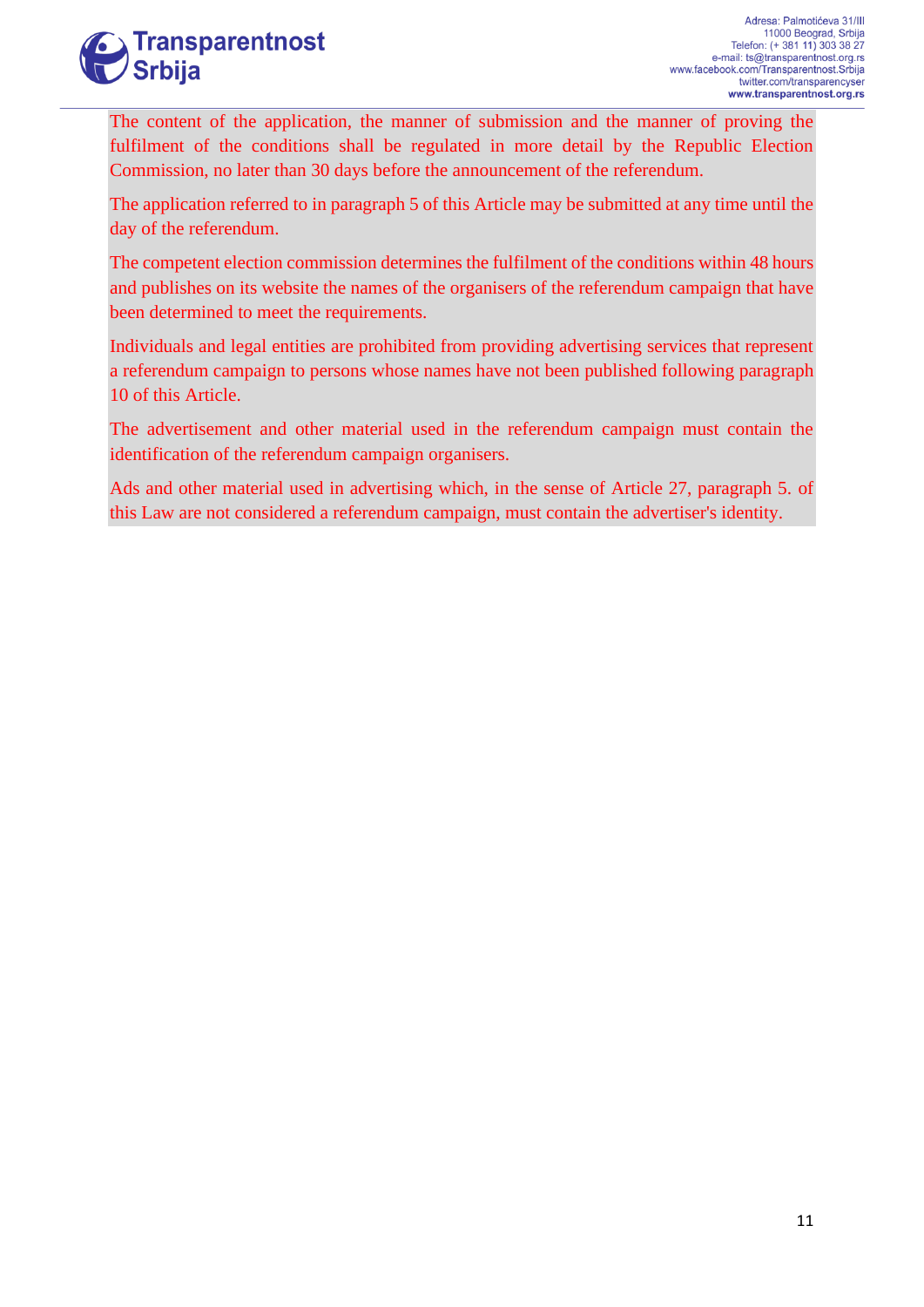

### Financing of referendum campaign

#### **Article 29 - Financing of the referendum campaign**

#### Venice Commission urgent opinion comments:

*49. The organisations which are prohibited to finance campaigns are too widely defined (Article 26): churches and religious communities could have a legitimate interest in some issues submitted to a referendum. The same applies to foundations and unions. Limitations which could be acceptable in an electoral campaign could go against the principle of proportionality in a referendum on a subject which may address the core activities of these organisations. Moreover, foreign nationals are also excluded from contributing to the financing of campaigns. This should not be the case if they are legal residents in Serbia and the referendum is not about the Constitution or constitutional laws. The Venice Commission recommends reconsidering this provision.*

#### **Comment:**

Following VC recommendations new draft law does not prohibit financing of referendum campaigns from churches, foundations and unions. However, provision is still too restrictive when it comes to other possible sources (e.g. some companies with the interest for referendum issue).

Ban of financing from foreign nationals with the right to vote is still there.

*52. The Guidelines provide that the use of public resources by the authorities for campaigning purposes must be prohibited and that payment from private sources for the collection of signatures for people's initiatives and requests for referendums should, as a rule, also be prohibited.26 If payment from private sources is permitted, it must be regulated with regard to both the total amount allocated and the amount paid to each person. The Venice Commission recommends addressing these issues if they are not addressed by the legislation in force.*

#### **Comments:**

New draft does not clearly regulate this issue. While "collecting of signatures" is not listed as one of referendum, i.e. PI campaign activities (so one may interpret as any financing of such activity is not allowed), another interpretation would be equally correct (that there are no limits, as the issue is not regulated). Ban of using of public funds for these purposes may probably be derived from laws generally regulating how such funds may be used. However, there is no such limit when it comes to the use of funds of political parties or other private funds. Possible solution for VC recommendation may be introducing of provision where only person who signs also pays for authentication of the signature from his/her own funds.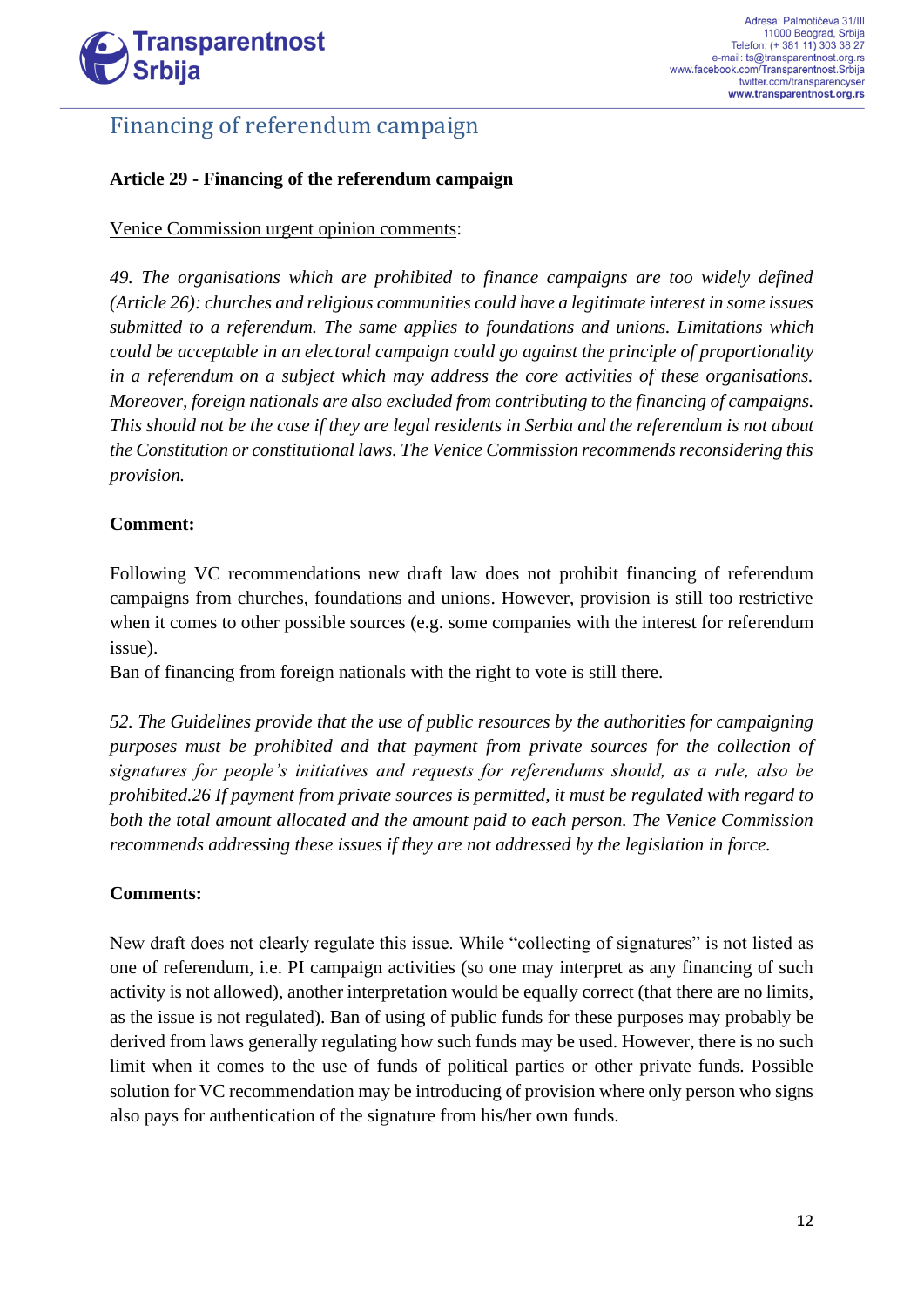# **Transparentnost Srbija**

*53. Article 26.4 prohibits financing the costs of referendum campaigns with funds obtained from public sources that political subjects receive for financing regular work or election campaign costs. However, it is not possible to distinguish between the costs of organising campaign activities and other costs, as the costs for political party organisation (bureau costs, salaries, computers, cars etc.) are aimed at implementing all tasks of the political party. The Venice Commission recommends reconsidering this provision.*

Following VC recommendations, the provision is changed. While VC pointed on the problem of technical nature (to determine origin of funds), it would be more appropriate that the law set criteria to distinguish between funds obtained from public and private sources, than to cancel this restriction. Namely, political parties receive budget support for election campaign and for their regular work, so using of these funds for referendum campaign would be in contrary to the purpose stated in the LFPA.

#### Transparency Serbia comments:

This article is drafted as an analogy with certain provisions of LFPA, which is not always appropriate. On the other hand, not all relevant provisions of the LFPA have been taken into account.

The notion of private sources used in paragraph 1 of that article is not defined in this Law, but paragraph 31 provides that LFPA will apply accordingly. However, the necessary application is not entirely possible, as the term "own funds" in LFPA refers to a political party's own funds, which political party is prohibited from generating certain forms of income allowed to economic entities.

In LFPA, it is allowed to finance the campaign from a bank loan, but their legal nature is determined ambiguously (as a separate source of income and/or as a private one). Therefore, the issue should be regulated unequivocally, and it may be appropriate to prohibit this type of financing (due to the impossibility of subsequent control of the sources from which the loan will be repaid) or to set strict rules.

As to prohibited sources of financing, they are only partially appropriate. Some of these sources may be prohibited by a special provision (a ban on financing from public sources). In other cases, the ban is illogical. Namely, the right to organize an election campaign is vested in all domestic legal persons. On the other hand, some of these persons would not have the right to financially support their own campaign! This is, for example, the case with certain business entities (e.g., excise products importers). Not only would such legal entities have the opportunity to organize a referendum campaign, but it would be quite appropriate in for them certain situations to organize and finance it. For example, if a referendum were to be conducted on a ban on smoking in public places, it would be of obvious interest to cigarette manufacturers to campaign on that issue.

At the very least, relative to the existing proposal, an exception must be provided in the sense that the referendum campaign can be financed by companies when issues related to achieving their goals, i.e., their interests are put on referendum.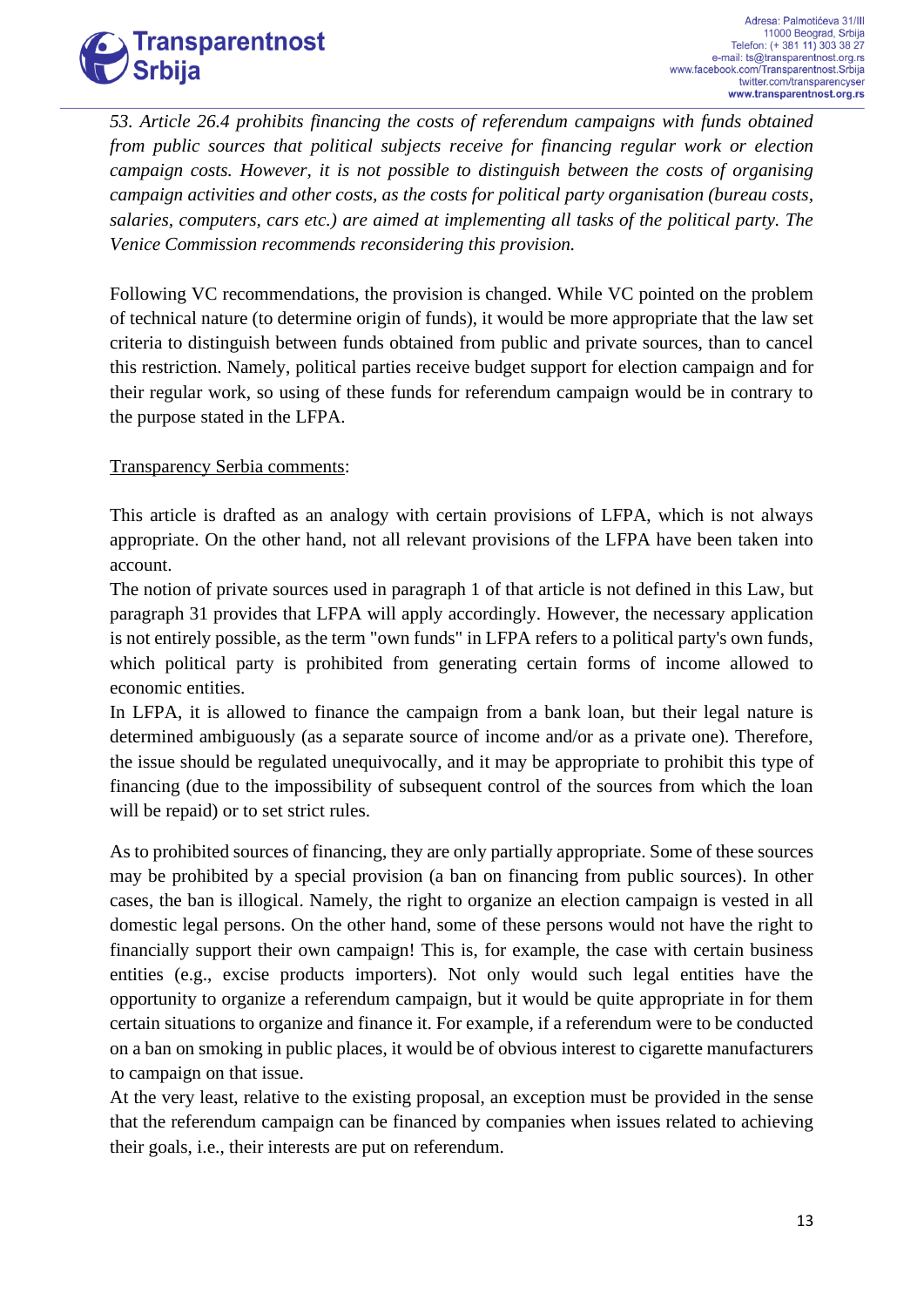

In paragraph 8 we proposed that political entities should be prohibited from financing the costs of the referendum campaign with funds from public sources. This would amount to a consistent ban on the use of funding from public sources. In this regard (when a similar ban existed in LFPA, between 2011 and 2014), it was problematic to determine which funds, used by the party for the election campaign, came from which sources. Therefore, in paragraph 9 we specified which funds should be considered to originate from public sources in terms of paragraph 8 of this Article.

Paragraph 5 (now Article 29.2) has a legitimate goal, but the latter is not fully realized. As the use of budget funds is prohibited, the use of other public funds (e.g., public enterprises, public institutions, etc.) should be prohibited as well, and the ban must apply to employees of those services, institutions and businesses.

Paragraphs 6 and 7 rely on LFPA. Part of the wording in paragraph 6 is clumsy because it says that "the organizer of the referendum campaign is prohibited from", and then that the ban does not apply to funds used by individual public officials. It would have been better if this exception had been singled out in a special paragraph.

In general, these provisions should be improved within LFPA itself, and concrete proposals put forward by Transparency of Serbia, when amendments to this Law were last discussed, can be found here:

[https://www.transparentnost.org.rs/images/dokumenti\\_uz\\_vesti/TS\\_dopis\\_za\\_poslanike\\_i\\_pre](https://www.transparentnost.org.rs/images/dokumenti_uz_vesti/TS_dopis_za_poslanike_i_predlog_amandmana_-_%C4%8Detiri_antikorupcijska_i_izborna_zakona.pdf) [dlog\\_amandmana\\_-\\_%C4%8Detiri\\_antikorupcijska\\_i\\_izborna\\_zakona.pdf](https://www.transparentnost.org.rs/images/dokumenti_uz_vesti/TS_dopis_za_poslanike_i_predlog_amandmana_-_%C4%8Detiri_antikorupcijska_i_izborna_zakona.pdf)

#### Our Amendment to this Article:

To finance the costs of the referendum campaign, the campaign organizer may use its own funds, as well as and collect the own and use funds of other persons who are not prohibited from financing the referendum campaign. from other private sources.

It is prohibited to finance the referendum campaign with publicly owned funds and funds owned by public institutions and public companies and with funds of other companies owned directly or indirectly by the Republic of Serbia, territorial autonomy or local self-government.

The rules on financing the election campaign in accordance with the Law governing the financing of political activities shall apply accordingly to the collection of funds referred to in paragraph 1 of this Article and the use of own funds.

It is prohibited to finance the costs of the referendum campaign from foreign countries, foreign natural and legal persons, international political associations and; persons whose identity is unknown. to anonymous donors.

Notwithstanding the provisions of paragraph 4 of this Article, a referendum campaign may be financed by a foreign natural person who has the right to vote in a referendum.

It is forbidden to finance the costs of the referendum campaign from: public institutions, public enterprises, companies and entrepreneurs providing services of general interest; institutions and enterprises with the participation of state capital; other natural and legal persons exercising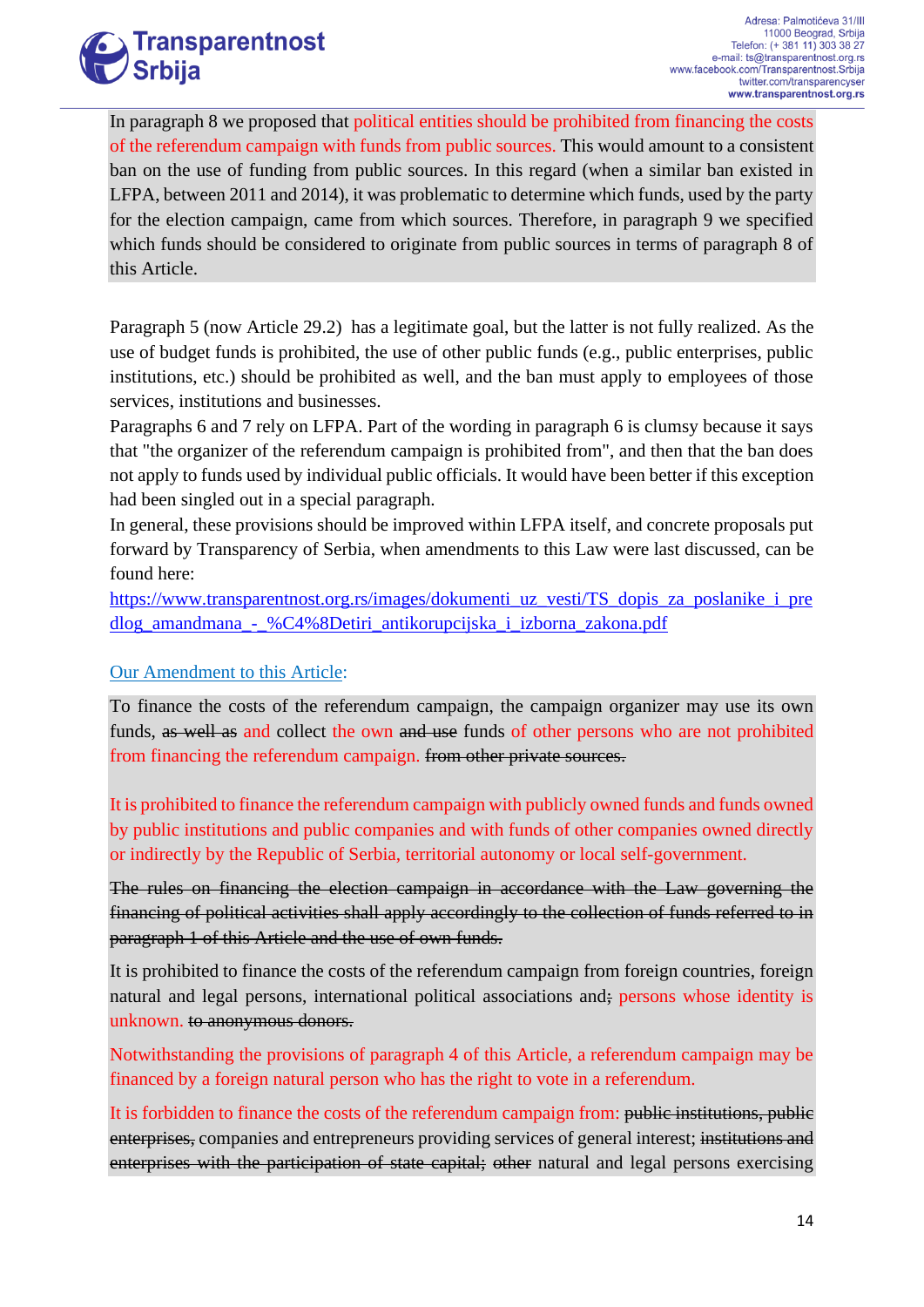# **Transparentnost Srbija**

public authority; gambling organisers; importers, exporters and manufacturers of excise products; legal entities and entrepreneurs who have due and outstanding liabilities based on public revenues, except when the referendum decides on issues that are directly related to the achievement of the goals for which they were established, i.e. their rights, obligations and business interests.

The organiser of the referendum campaign is obliged to inform the competent election commission within 48 hours of receiving the contribution for financing the campaign from the person referred to in paragraph 6 of this Article, which shall determine within 48 hours whether the conditions for using those funds are met.

Political entities are prohibited from financing the costs of the referendum campaign with funds from public sources.

Funds originating from public sources in terms of paragraph 8 of this Article are considered to be:

1) all funds in the account of the political entity for financing regular work on the day when the referendum campaign begins, reduced by the amount of funds for which the political entity has proof that they were collected from private sources during the current year in terms of the Law governing financing political activities, and when the referendum campaign begins on or before 15 April, and for the amount of funds for which the political entity has evidence that they were collected from private sources during the previous year;

2) all inflows to the account of the political entity for financing regular work during the referendum campaign and after the referendum campaign and until the submission of the report on its financing, except for those for which the political entity has evidence that they were collected from private sources in that period in terms of the Law governing the financing of political activities;

When a political entity finances a referendum campaign with loan funds, that loan repayment cannot be made with funds obtained from public sources to finance regular work or election campaign expenses.

To finance a referendum campaign, a political entity may collect contributions from one natural person or one legal entity in the amount of up to the maximum prescribed amount for the contributions of one natural or legal person during the year in accordance with the Law governing the financing of political activities.

The contribution referred to in paragraph 11 of this Article shall not be included in the maximum value of benefits on an annual basis.

#### Article 29a

#### **Rules for receiving a contribution**

The organiser of the referendum campaign may receive a contribution in cash only from the current account of the donor and is obliged to record that contribution.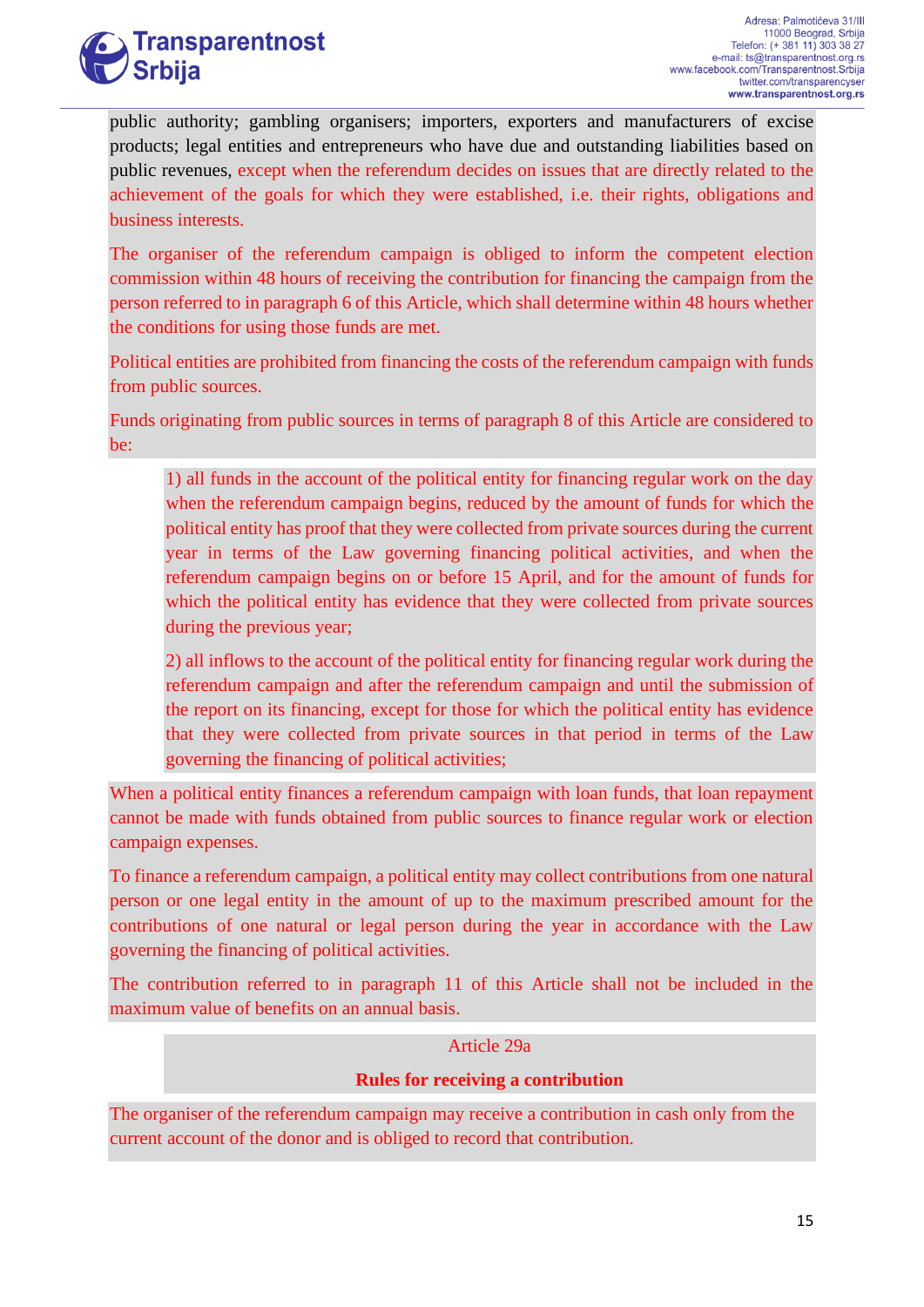

It is prohibited to exert any pressure, threat, discrimination or any other form of direct or indirect placement in a disadvantageous position of a natural or legal person who contributes to the financing of the referendum campaign or who sells goods, provides services or performs works for the needs of the referendum campaign.

State authorities are obliged to prevent and punish any violence, violation of rights or threat to a natural or legal person referred to in paragraph 2.

#### Article 29b

#### **Using public resources to fund a campaign**

In order to carry out the activities within the referendum campaign, it is forbidden for public officials, civil servants and officials in the autonomous province and the local self-government unit, employees in public services and publicly owned enterprises to use the budget or other public funds at their disposal for the performance of their official duties.

The prohibition referred to in paragraph 1 of this Article shall not apply to public officials when they use public resources for the protection of personal safety, if such use of public resources is regulated by regulations in that area or by a decision of services that take care of officials' safety, to the extent necessary to achieve the purpose.

The organizers of the referendum campaign are prohibited from using public resources during the campaign, including official premises, vehicles, web presentations and inventory of state, provincial and local authorities, public institutions and public companies, except for those public officials who use public resources to protect personal safety. if such use of public resources is regulated by regulations in that area or by a decision of the services that take care of the safety of officials

The organizer of the referendum campaign may use the premises and services of the bodies of the Republic of Serbia, the autonomous province and local self-government units, as well as other organizations of which they are founders, if that body or organization has published the decision on its website and premises, no later than seven days after the referendum campaign, as well as information on the availability of premises and services during the referendum campaign.

The decision referred to in paragraph 4 of this Article guarantees the right of all interested organizers of the referendum campaign to use the premises and services under equal conditions and in a manner that ensures their use equally to every organizer of the referendum campaign who expressed interest in a timely manner. if those premises and services are available under equal conditions to all organizers of the referendum campaign, based on a publicly available decision of those bodies and organizations.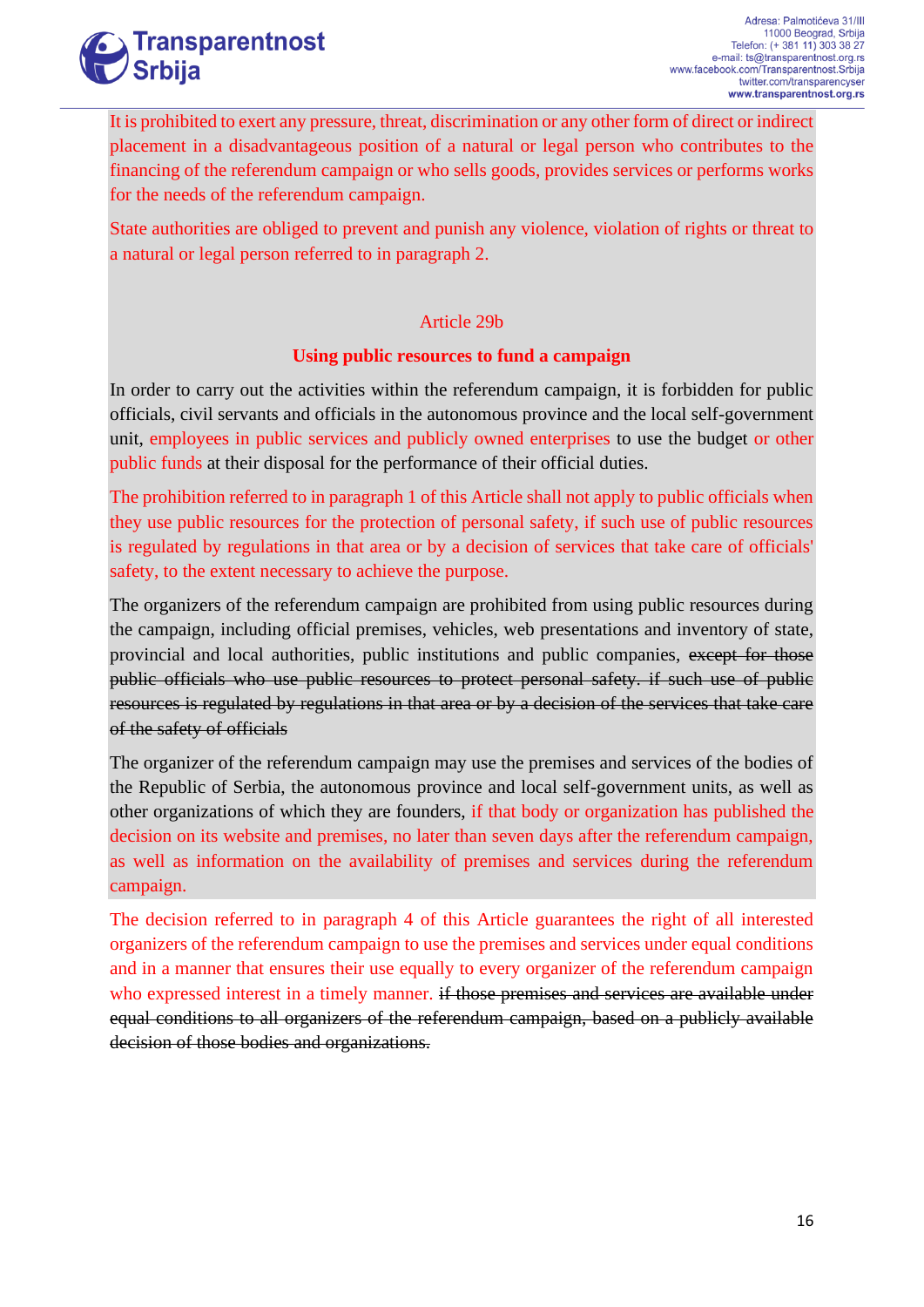

## Financing of referendum campaign and implementation of LFPA rules

#### **Articles 30 – 32- merged**

*51. Reference is made to the law governing the financing of political activities (see, e.g., Articles 26.2 and 31.2 – Now Articles 29.2 and 34.2, which makes a general reference to this law). In this opinion, the Venice Commission will not address the conformity of that law with international standards, nor examine which of its provisions should be applied in conformity with Article 31.2 of the draft law. Rather, the opinion will focus on some specific issues to be found in the draft law.* 

#### **Comment:**

While if it is understandable that VC couldn't comment on provision of other laws (in particular Law on financing of political activities - LFPA) it would be highly important to stress to the stakeholders in Serbia the need for these issues to be discussed in an open debate before the Law is adopted. As it may be seen from TS proposed amendments, there is number of provisions where implementation of LFPA provisions would not be possible without more detailed regulation in the Law on referendum and peoples' initiatives or where this would not be appropriate for different type of campaign and campaign financing.

#### Transparency Serbia comments:

This articles are also drafted on the basis of the corresponding provision of LFPA. However , this is not entirely appropriate, especially given the very broad definition of the organizers of the election campaign. Within such broadly set definitions, the obligations under Article 30-32 would be unreasonably high for some campaigners and could undermine their legitimate rights and interests, which are not contrary to the public interest.

If the broad concept of the referendum campaign and the organizers were to be retained, then one should consider scaling down duties from these articles in a different way.

Such scaling down could apply to "non-political" campaign organizers, while political entities would always have to keep special records and accounts about the referendum campaign, as they normally do when campaigning for elections.

#### **Article 30 - Costs of the Referendum Campaign**

Transparency Serbia comments:

The Law dictates that funds to finance a referendum campaign are used only for campaign activities, but it stops short of prescribing how to handle money not spent during the campaign (e.g., proportionate repayments to payers). In this regard, it would also be useful to have a clear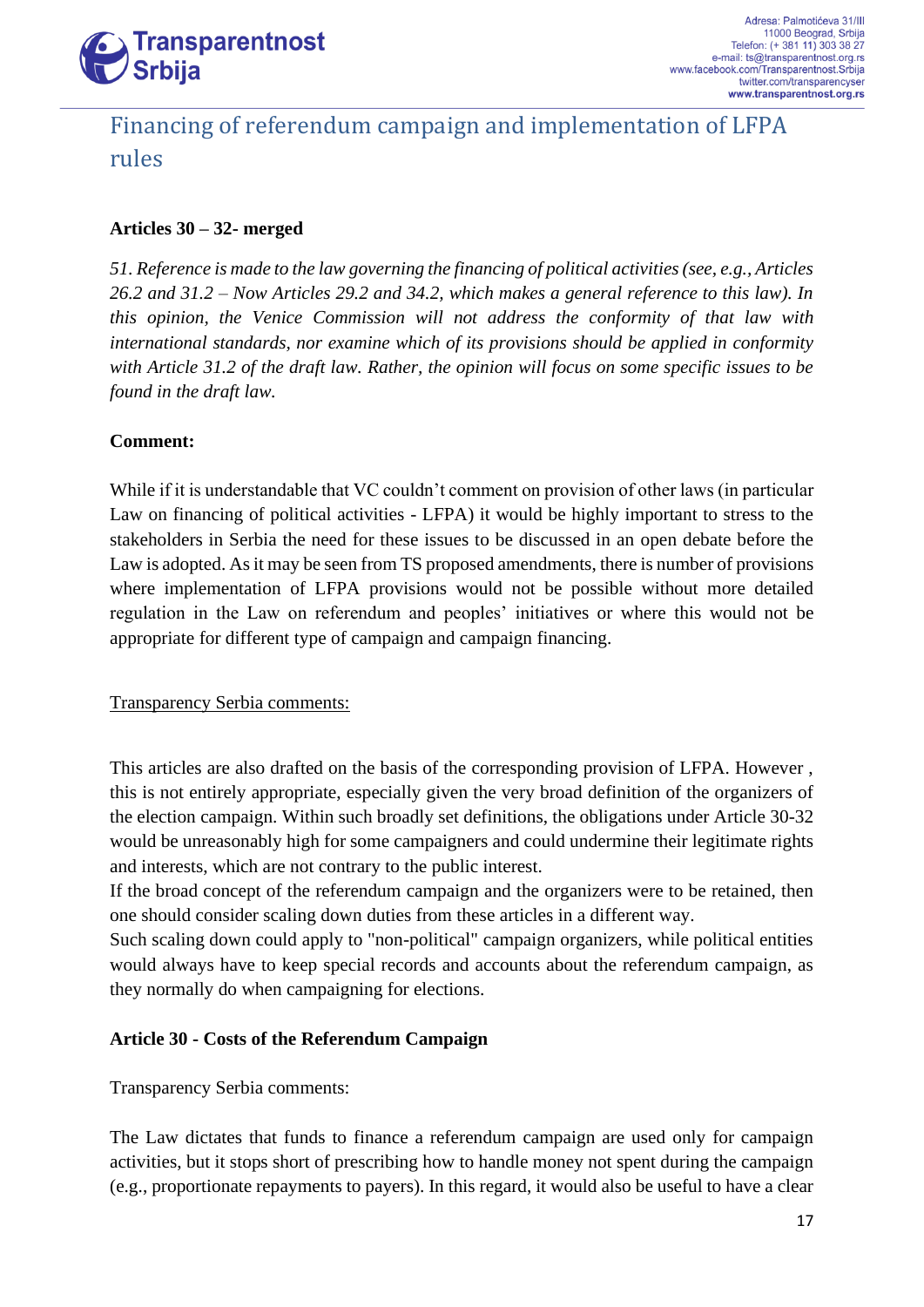

rule - a ban on any cost of the referendum campaign being paid after the referendum (or at least after the report is submitted).

Rules on advertising in the media during the election campaign exist, but they are not complete. Separate rules should be specified given the nature of the referendum vote, the equality of those who advocate both for the positive and the negative answer to the referendum question, but also the equality of subjects who are for or against that answer for different reasons.

#### Our Amendment to this Article:

The costs of the referendum campaign are the costs of carrying out all activities referred to in Article 27, paragraph 1 of this Law.

The funds collected to finance the costs of the referendum campaign may be used only for the activities referred to in paragraph 1 of this Article.

All costs related to the referendum campaign must be paid by the time the campaign costs are submitted.

Regulations and rules governing the conduct of the media in the election campaign apply to any advertising in the media.

#### **Article 31 - Special account for financing the referendum campaign and records of income and expenditures**

Transparency Serbia comments:

This provision comes from LFPA. Similar to that Law, the public should be given insight in data on income and expenditure accounts from the separate account while the campaign is ongoing.

#### Our Amendment to this Article:

To raise funds for financing the referendum campaign referred to in Article 29, paragraph 1 of this Law, the organiser of the referendum campaign shall open a special account that cannot be used for other purposes.

All funds intended for the financing of the referendum campaign shall be paid into the account referred to in paragraph 1 of this Article, and all payments of the costs of the referendum campaign shall be made from that account.

The obligation to open an account referred to in paragraph 1 of this Article has the organiser of the referendum campaign on any of the grounds referred to in this paragraph. Referendum campaign organiser:

1) is a political entity in terms of the Law governing the financing of political activities;

2) uses its own funds in the value of more than 1,000,000.00 dinars for the referendum campaign, or 100,000 dinars for the provincial or local referendum;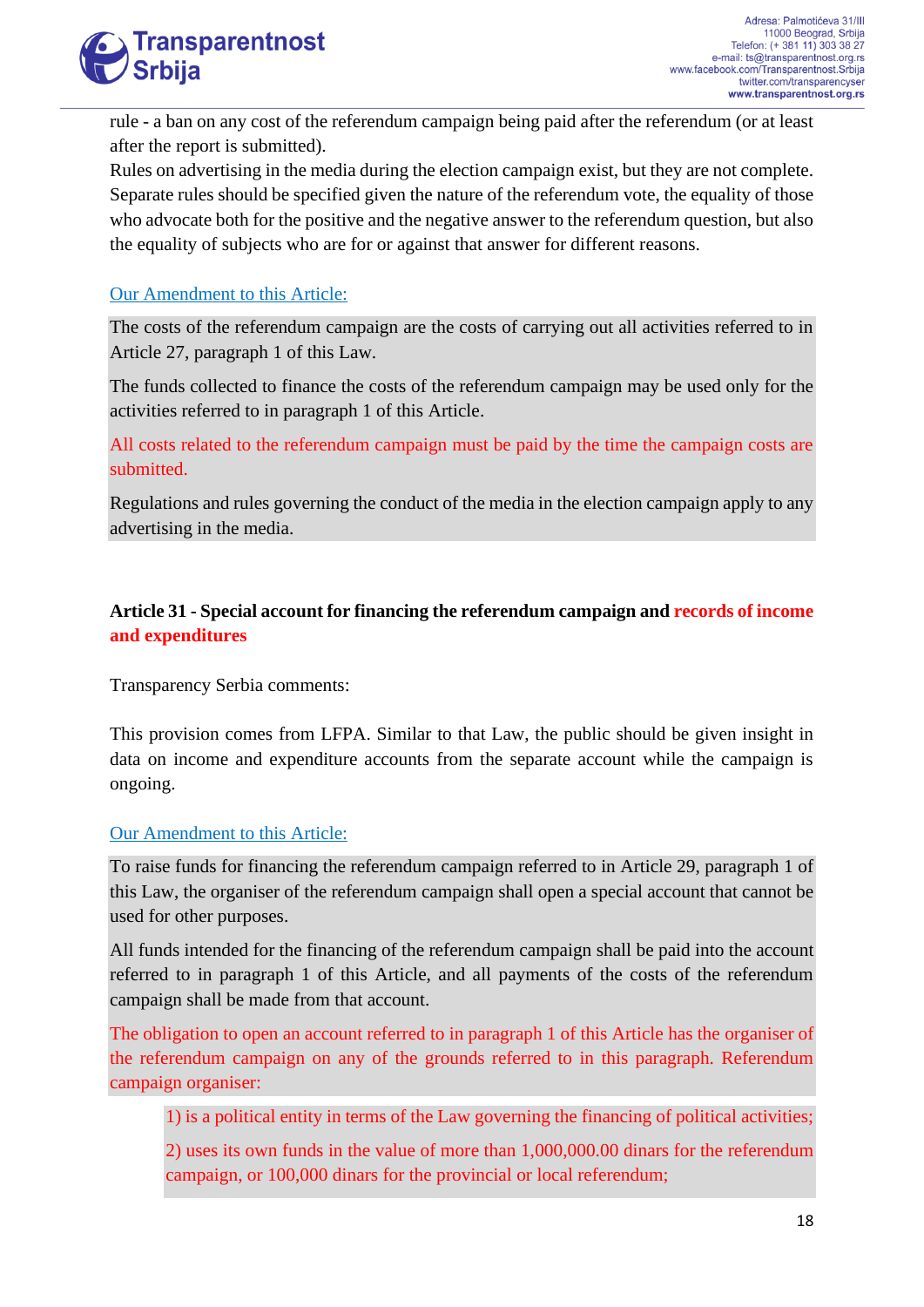

3) collects monetary contributions from other persons for the referendum campaign;

4) performs paid advertising or otherwise conducts a referendum campaign using promotional material of another referendum campaign organiser;

The organiser of the referendum campaign is obliged to keep records of the income and expenses of that campaign even when there is no obligation to open a special account.

The organiser of the referendum campaign is obliged to transfer the unused part of the funds for financing the referendum campaign to the persons who financed the campaign until the submission of the report on the expenses of the referendum campaign, making a refund starting from the last received payment, reduced by fund transfer costs.

#### **Article 32 - Report on the costs of the referendum campaign**

Transparency Serbia comments:

While it is quite clear in the elections who must report on campaign financing, because participants are previously "registered" with the electoral commission, this is not the case here. Therefore, the prerequisite for meaningful implementation of the rules on controlling the costs of the referendum campaign is the introduction of the obligation to register for those who will then have to submit the reports (and the relevant way of control and punishment for a failure to do that).

When it comes to the obligations and powers of the Anti-Corruption Agency (which would be the same for the referendum), it should be noted that the obligations have not been sufficiently elaborated – e.g., until when the report must be audited, what must be audited, when the report on the audit is published, at which time the proceedings against offenders are initiated, etc. Consequently, this control is often lacking in practice, as can be seen on the example of the last parliamentary elections.

[https://www.transparentnost.org.rs/images/publikacije/KONTROLA%20FINANSIRANNJA](https://www.transparentnost.org.rs/images/publikacije/KONTROLA%20FINANSIRANNJA%20IZBORNE%20KAMPANJE%202020.pdf) [%20IZBORNE%20KAMPANJE%202020.pdf](https://www.transparentnost.org.rs/images/publikacije/KONTROLA%20FINANSIRANNJA%20IZBORNE%20KAMPANJE%202020.pdf)

To control campaign finance reports, the Agency is legally entitled to additional funds, based on the prescribed criteria. Such a provision is not foreseen in this Law, nor is there a possibility to apply the LFPA accordingly, and this should be revised.

#### Our Amendment to this Article:

The organiser of the referendum campaign referred to in Article 28, paragraph 3 is obliged to submit a report on the costs of the referendum campaign to the agency body responsible for preventing corruption (hereinafter: the Agency) within 30 days from the day of publishing the overall referendum results.

The organiser of the referendum campaign, who received only contributions in the form of gifts, services provided free of charge or under conditions that deviate from the market, when the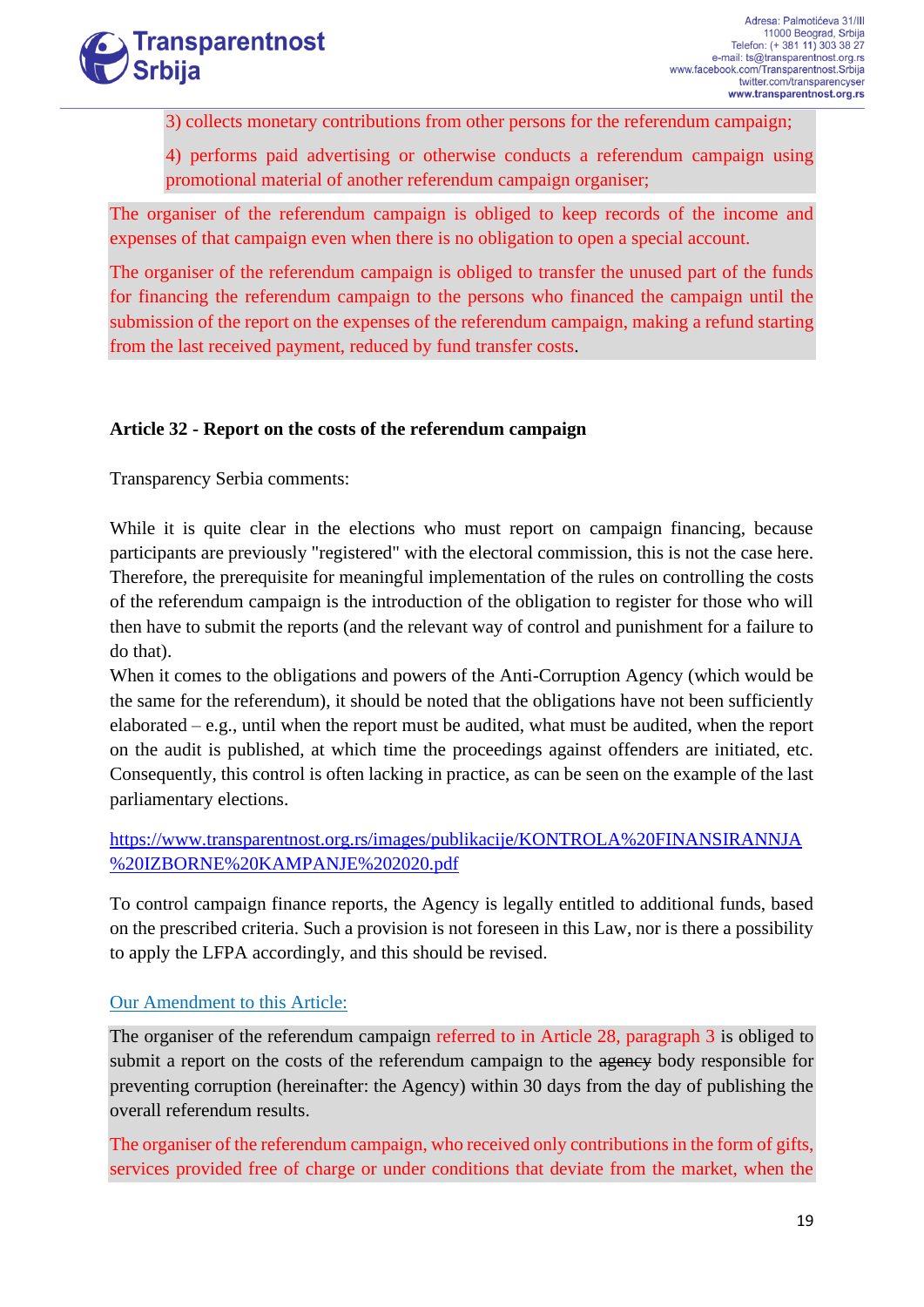

total value of these contributions exceeds 1,000,000 dinars or 100,000 dinars for a local referendum is also obliged to submit a report.

The report on the costs of the referendum campaign shall be published on the Agency's website.

The content of the report on the costs of the referendum campaign and the manner of keeping records referred to in Article 28, paragraph 4. of this Law shall be regulated by the Director of the Agency.

The act referred to in paragraph 4 of this Article may not be changed during the referendum campaign.

#### Article 29a

#### **Control of the report on the costs of the referendum campaign**

In exercising control over the report on the costs of the referendum campaign, the Agency has obligations and powers provided by the Law governing the financing of political activities. has the right of direct and unimpeded access to the accounting records and documentation and financial reports of the organisers of the referendum campaign to the extent necessary to determine the accuracy and completeness of the report.

To perform control, the Agency may engage appropriate experts and institutions.

The organiser of the referendum campaign is obliged to submit all documents and information necessary for the Agency to perform the tasks prescribed by this Law, at the request of the Agency, within a period determined by the Agency, which may not be longer than three days.

Bodies of the Republic of Serbia, autonomous provinces and local self-government units, banks, as well as legal and natural persons financing the referendum campaign, i.e. who have performed a specific service in their name and on their behalf, are obliged, at the request of the Agency, and within the deadline determined by the Agency, which during the referendum campaign cannot be longer than three days, shall submit all data necessary for the Agency to perform the tasks prescribed by this Law.

With regard to the obligation to submit data determined in paragraph 4 of this Article, the prohibitions and restrictions defined by other regulations shall not apply.

For performing control activities, the Agency shall be provided with additional funds from the current budget reserve of the budget of the Republic of Serbia no later than seven days from the beginning of the referendum campaign, based on the reasoned proposal of the Agency.

#### **Article 33 - Authorised person**

The provision on the authorized person has been transposed from LFPA. In the context of the possibility of a referendum campaign organizer being a group of citizens, it is necessary to specify a way of determining an authorized person.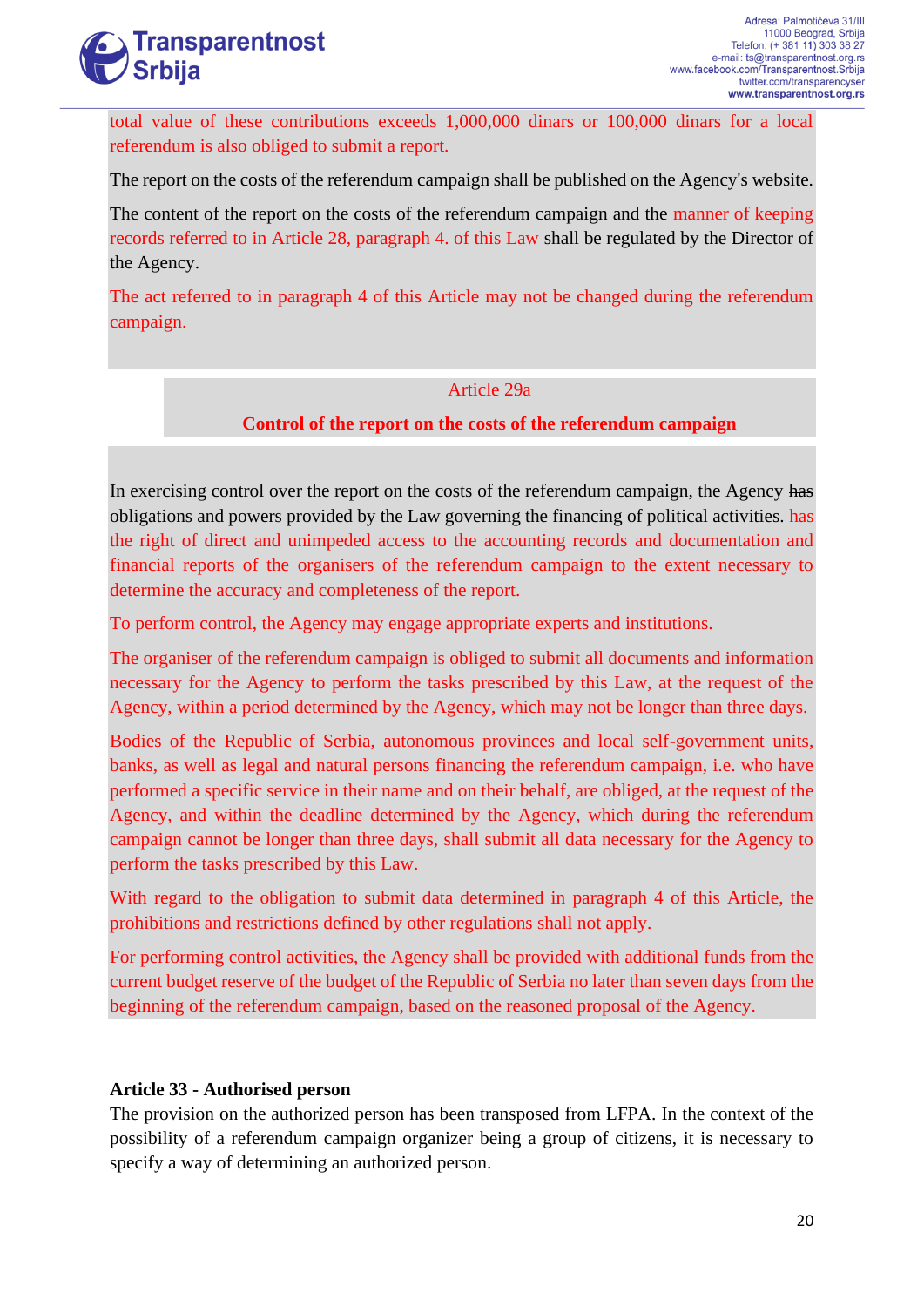Since some of the organisers would not have the obligation to open a special account (according to our proposal, see bellow), the obligation to inform the Agency is related to the moment when the election commission determined the capacity of the organizer of the referendum campaign.

#### Our Amendment to this Article:

The appropriate decision of the organiser of the referendum campaign must determine the authorised person who is responsible for the use of funds for financing the referendum campaign, submission of reports and contact with the Agency.

A group of citizens shall designate an authorized person referred to in paragraph 1 of this Article by an agreement on their forming.

Within three days from the day of publishing the decision of the competent election commission, to open an account for financing the referendum campaign, the organiser of the referendum campaign is obliged to submit to the Agency data on the person referred to in paragraph 1 of this Article.

The organizer of the referendum campaign is obliged to, in case of any change of the authorized person, inform the Agency about the change within three days from the change.

#### **Article 34 – Appropriate application**

#### Transparency Serbia comments:

The appropriateness of all the aforementioned rules should be considered in light of the provisions on the people's initiative.

As for the consequently applying the LFPA "to issues not regulated by this Law", the matter deserves a broader analysis, in order to look at what provisions of LFPA might apply in this way. Only after such analysis will it be possible to determine whether this Draft needs to be supplemented by another norm (because it is not possible to determine how the "consequent implementation" might be conducted).

#### Our Amendment to this Article:

The provisions of this Law governing the referendum campaign shall apply accordingly to the organisation of the campaign in support of the people's initiative.

The provisions of the Law governing the financing of political activities shall apply accordingly to issues not regulated by this Law, which concern the referendum campaign.

The financing of the referendum campaign and the campaign in support of the people's initiative, unless otherwise regulated by the provisions of this Law, shall be applied accordingly to the rules from the Law governing the financing of political activities, which refer to: definition of "private sources" and specific private sources; publishing received contributions; collecting evidence from the contributor who performs business activity; a ban on concealing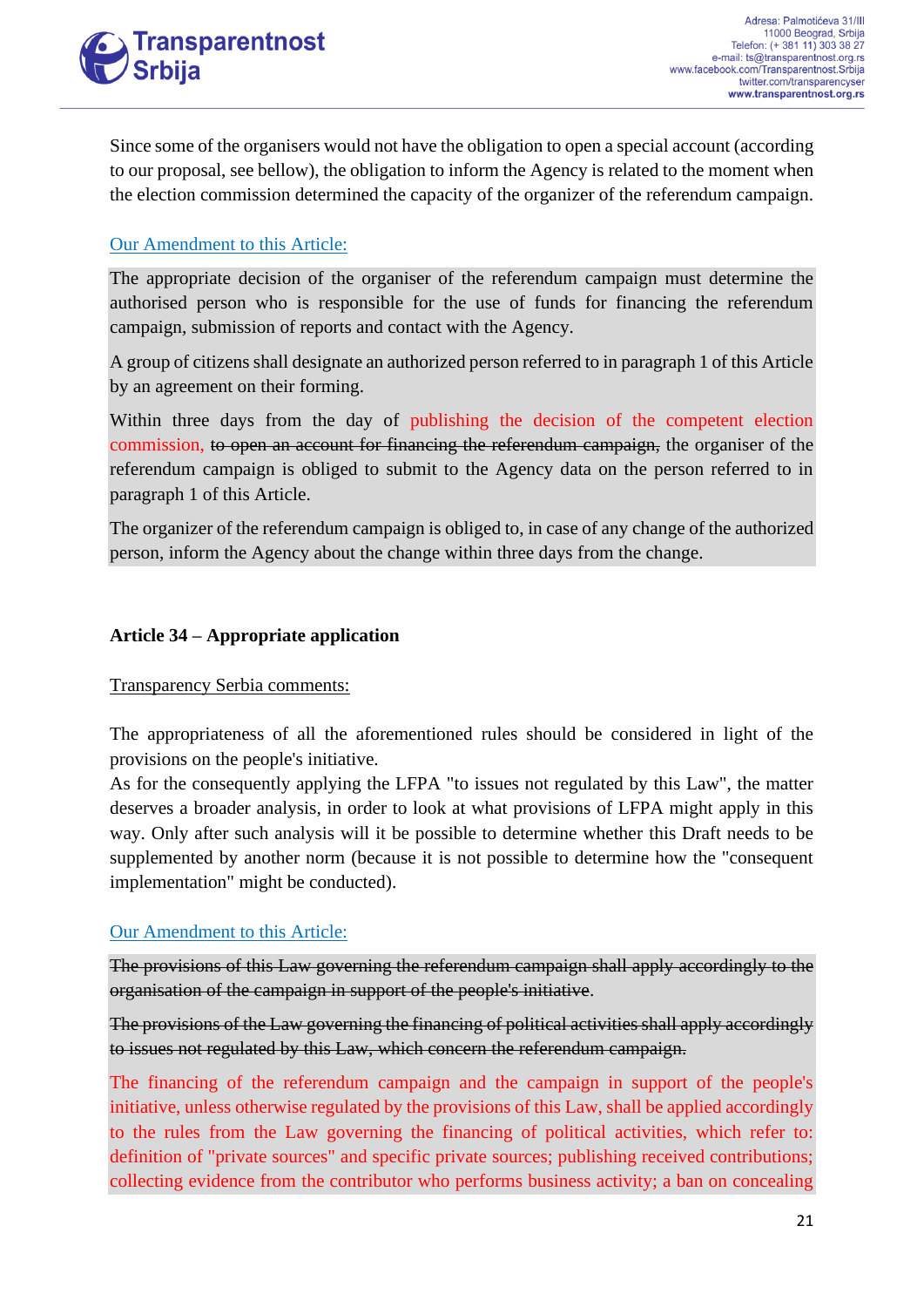

the identity of the donor and making contributions through a third party and rules on the transfer of illegally acquired funds.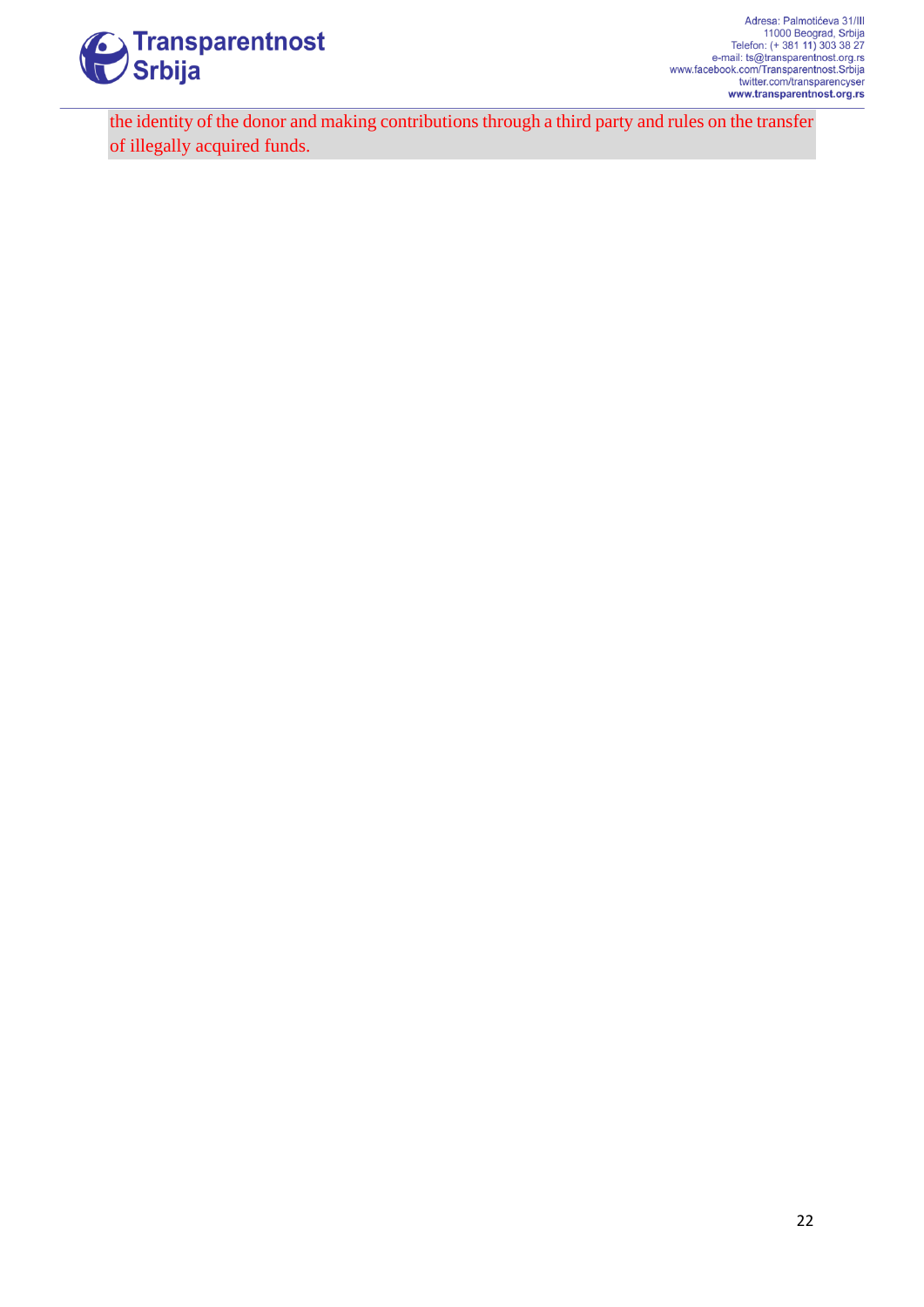

### Peoples initiatives and related campaign

Transparency Serbia proposed special rules for financing campaign related to the people's initiatives.

#### **Article 58 - Initiative Board**

#### Our Amendment to this Article:

In order to carry out a people's initiative, citizens shall set up an initiative board of at least three members eligible to vote.

The initiative board may establish special boards for the collection of signatures at individual locations.

By the decision of the competent body of the association in whose membership is at least three citizens of the Republic of Serbia who have the right to vote, the rights and obligations of the initiative committee in terms of this law may be exercised by that association.

#### **Article 60 - Verification of the Proposal**

#### Venice Commission urgent opinion:

*84. Article 56.3 (Now Article 60.3) regulates the procedure after the initiative group has submitted a proposal to the President of the Assembly. If the President of the Assembly considers that the submitted proposal goes against legal requirements concerning its form or content, and the initiative group sticks to the proposal, the proposal shall be put on the agenda of the parliament instantly. While it is legitimate to verify whether the proposal goes against superior law or human rights, there are two risks: 1) that the verification procedure, if politically biased, may delay the parliamentary debate; 2) that a high number of proposals, which may not be serious in nature, be presented for verification only in order to hamper the ordinary work of the parliament as the draft law allows an initiative committee consisting of three persons only. If every proposal has to be added to the agenda of the Assembly unless verified by the speaker, there could be hundreds or even thousands of such proposals, which could paralyze the work of the legislative body. The Venice Commission thus recommends enabling an independent body (such as an election commission) to verify the initiative, with a possible judicial remedy in case the proposal is rejected. The law could provide for a deadline for such verification.*

#### Comment:

The provision in new draft remained largely the same.

TS proposed changes to resolve number of issues, only some of them being tackled by VC opinion.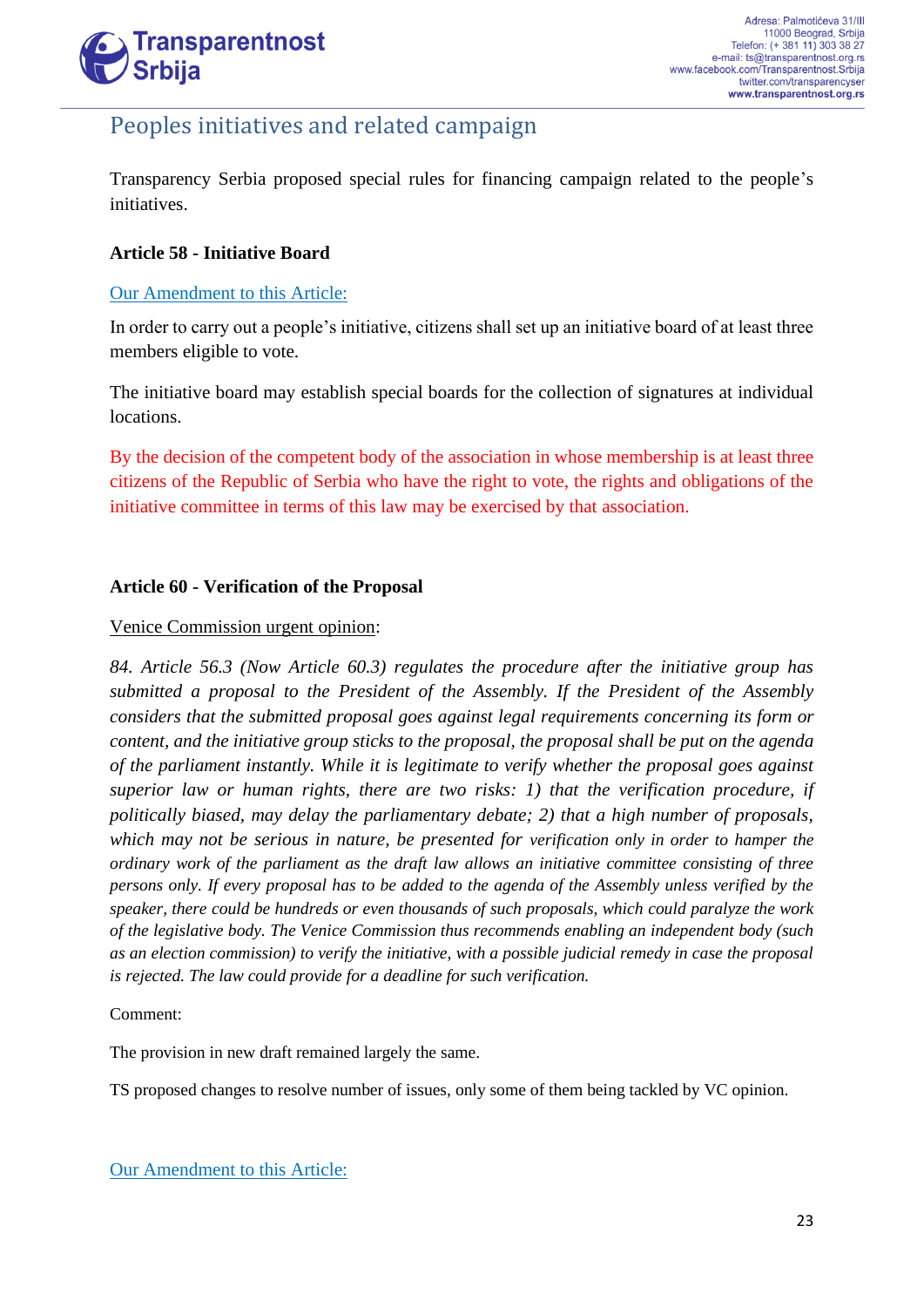

The Speaker Secretary of the Assembly to which the initiative board has submitted the proposal shall establish whether the proposal has been formulated in accordance with Articles 48 and 57 of this Law and whether it pertains to matters falling within the competence of the Assembly, and if so, shall notify the President of the Assembly and the initiative board thereof within seven days (verification of the proposal).

If the conditions prescribed by this Law have not been fulfilled, the Speaker Secretary of the assembly shall grant the initiative board an additional 15-day time limit to remedy the deficiencies, and shall inform the President of the Assembly thereof.

If the initiative board remains with the submitted proposal and the Speaker of the Assembly considers that the submitted proposal is not formulated in accordance with Articles 48 and 57 of this Law or does not pertain to matters falling within the competence of the Assembly, the Speaker shall put that proposal on the agenda of the first subsequent session of the Assembly and notify the initiative board thereof.

The representative of the proponent shall attend must be invited to the session of the Assembly at which the proposal is being considered.

If the proponent representative is not designated, the first signatory in the initiative board shall be invited to the assembly session.

The representative of the submitter has the right to explain the proposal and to answer the questions referred to him by the people's deputies, deputies or councillors.

The Assembly may decide to verify or reject the submitted proposal, and the Speaker of the Assembly shall notify the initiative board of the Assembly's decision within seven days from the day the decision was made.

If the Speaker of the Assembly, i.e., the Assembly does not act in accordance with paragraphs 1, 2 and 6 of this Article, it shall be considered that the proposal has been verified.

#### **Article 64 - Financing and Campaign Costs**

#### Our Amendment to this Article:

After receiving notification, or after the deadline for the notification referred to in Article 60 of this Law has expired, the initiative board may start raising funds to finance people's initiative campaign.

Fundraising for the financing of people's initiative campaign and expenses shall be governed by the provisions of At. 27 - 33 of this Law, save for the Law provisions governing financing of political activities, related to the amount of contributions.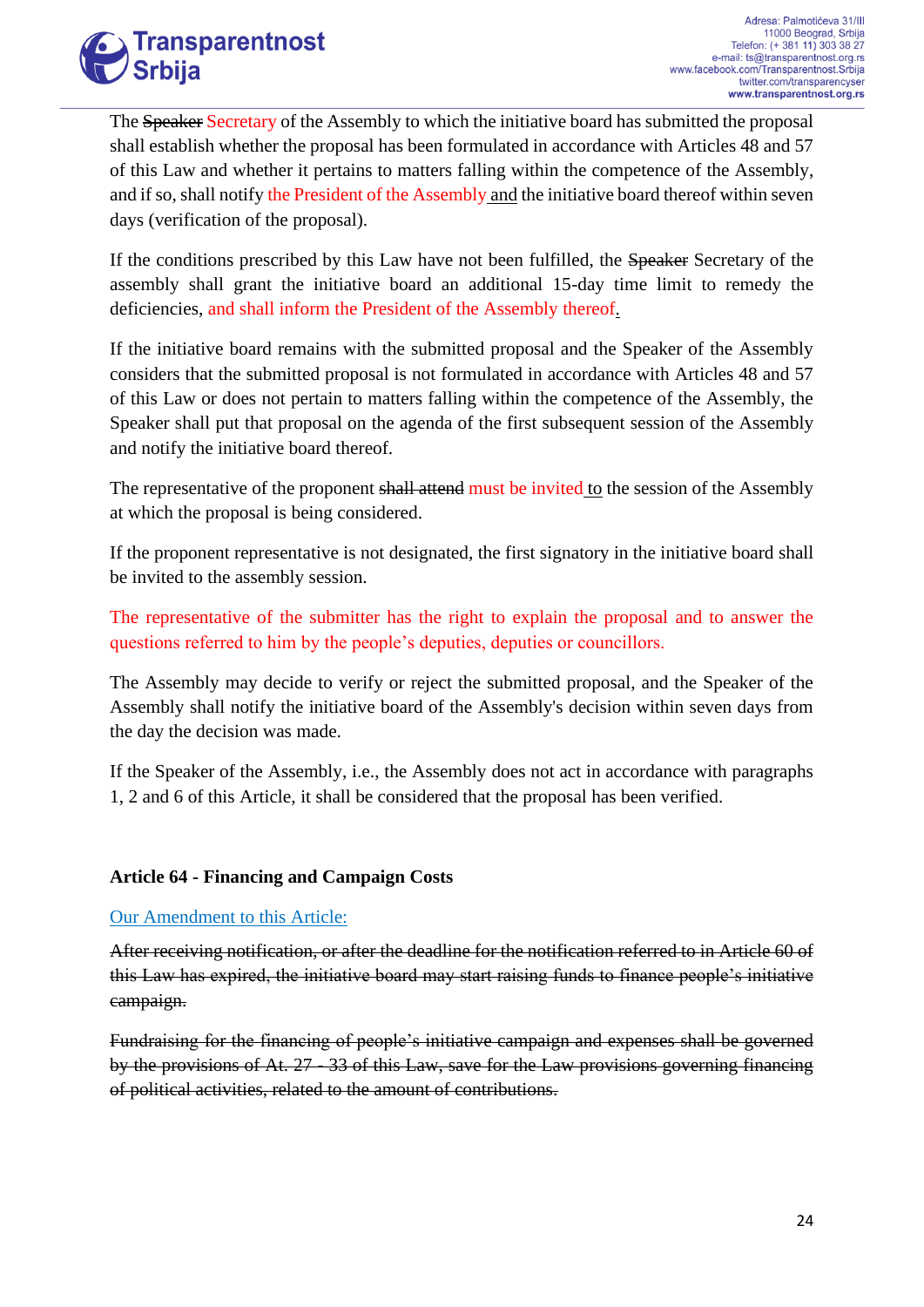

The campaign for support of the people's initiative may be carried out by the initiative committee, in accordance with the rules from this law, starting from the day of receiving the notification, i.e., the expiration of the notification deadline from Article 57 of this law.

The campaign in support of the people's initiative may also be carried out by other persons, to whom in that case the rights and obligations related to the Initiative committee apply.

The campaign for support of the people's initiative is considered to be activities aimed at convincing the citizens to support the people's initiative, i.e., the Assembly to act in accordance with the people's initiative, starting from the day from paragraph 1 of this Article, until the day of deciding on the initiative, including: organized direct address to citizens; organizing and holding public gatherings; promotion, production and distribution of publications and other promotional material; advertising; as well as the procurement of goods, services and works related to the implementation of other listed activities.

The members of the initiative committee, which is not a legal entity, before starting the campaign in support of the people's initiative, determine by mutual agreement the person who will be the bearer of rights and obligations before the initiative committee regarding the legal financing of that campaign.

The initiative committee may collect funds for the campaign referred to in paragraph 1 to a special account opened for that purpose.

Funds for financing the campaign in support of the people's initiative can be collected from all legal sources, in the form of payments of members of the initiative committee, contributions of other persons in money, as well as contributions in the form of gifts, services provided free of charge or under conditions that deviate from market.

It is forbidden to collect donations for financing the campaign in support of the people's initiative from donors whose identity is unknown.

All campaign costs referred to in paragraph 1 shall be paid from a special account.

The initiative committee has the obligation to open an account when:

- 1) it is a legal entity in the capacity of an initiative committee;
- 2) it collects financial contributions for the support campaign, which are the own funds of the members of the initiative committee, and the total value of these contributions exceeds 1,000,000 dinars, or 100,000 dinars for the people's initiative related to local self-government level;
- 3) it collects contributions from others for the support campaign, in any amount;

All costs of the campaign referred to in paragraph 1 must be paid no later than the day of submission of the report.

#### **Article 64a**

#### **Report on the costs of the campaign in support of the people's initiative**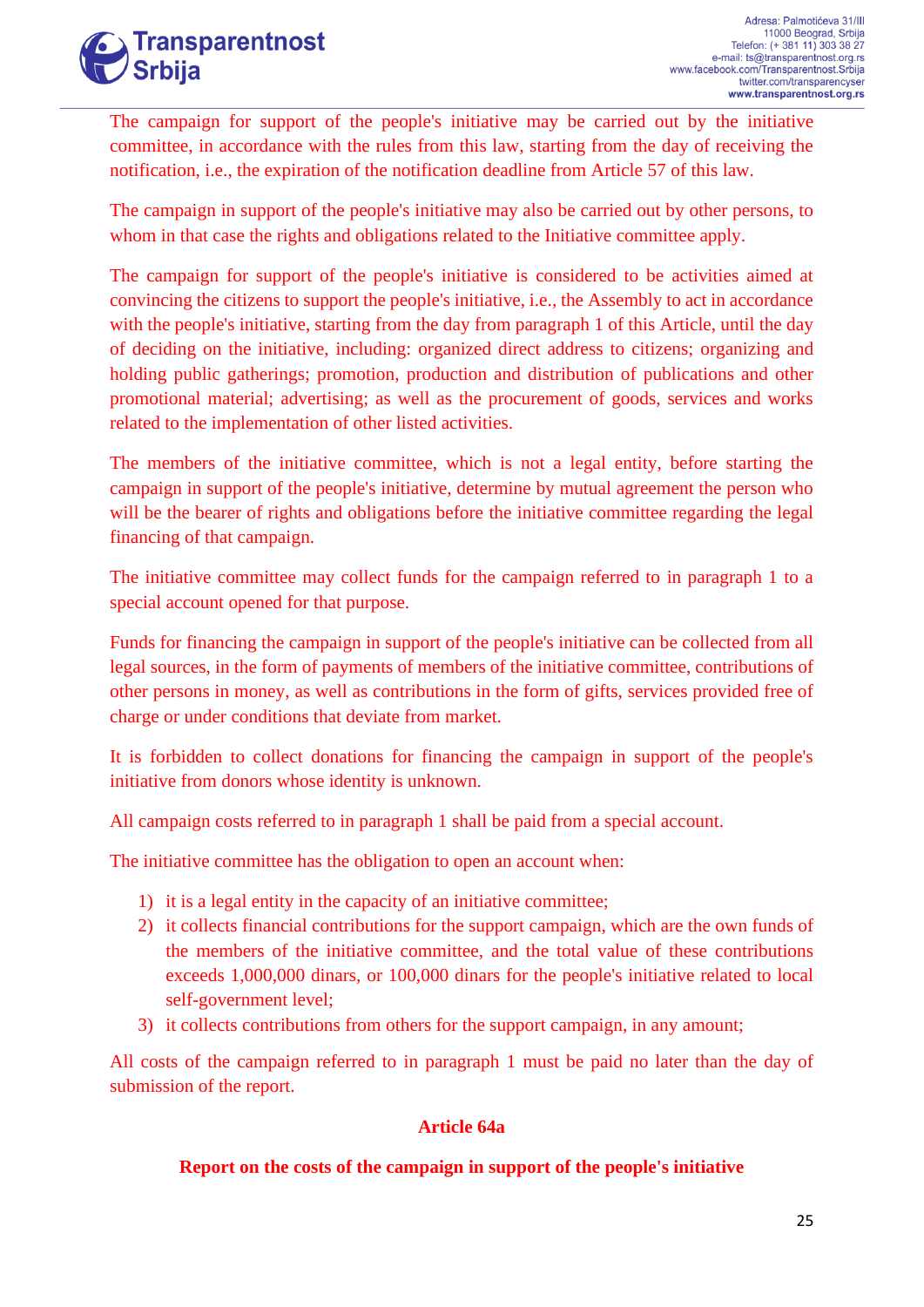

The initiative committee referred to in Article 60, paragraph 9 is obliged to submit to the Agency a report on the costs of the support campaign, within 30 days from the day when it was determined that the people's initiative was launched.

The initiative committee is obliged to submit a report when it received a contribution for the campaign in the form of gifts, as well as services provided free of charge or under conditions that deviate from the market, when the total value of these contributions exceeds 1,000,000 dinars, or 100,000 dinars for a people's initiative related to the level of local self-government.

The obligation to submit the report referred to in paragraph 1 of this Article, i.e., the additional report, also exists when the initiative committee led the campaign until the decision on the people's initiative was made.

The report referred to in paragraph 3 of this Article shall be submitted within 30 days from the end of the campaign, and no later than 30 days from the day of deciding on the initiative.

The report referred to in paragraphs 1 and 3 of this Article shall be published on the Agency's website.

The content of the report referred to in paragraphs 1 and 3 of this Article shall be regulated in more detail by the act and manner of submission by the Director of the Agency.

If during the campaign for support of the people's initiative the act from paragraph 6 of this article is changed, the report can be submitted according to the rules that were valid on the day of the beginning of the campaign.

When controlling the report on the expenses of the campaign in support of the people's initiative, the Agency, in relation to the initiative committee and other persons, has the same powers and obligations as in controlling the report on the costs of the referendum campaign.

For the performance of control activities referred to in paragraph 8, the Agency shall be provided with additional funds from the current budget reserve of the budget of the Republic of Serbia, no later than 7 days from the beginning of the campaign.

The initiative committee is obliged to keep records of campaign income and costs even when there is no obligation to open a special account.

The initiative committee returns the unused funds according to the rules prescribed for the return of funds for financing the referendum campaign.

#### **Article 69 - Deciding on the Initiative**

Venice Commission urgent opinion: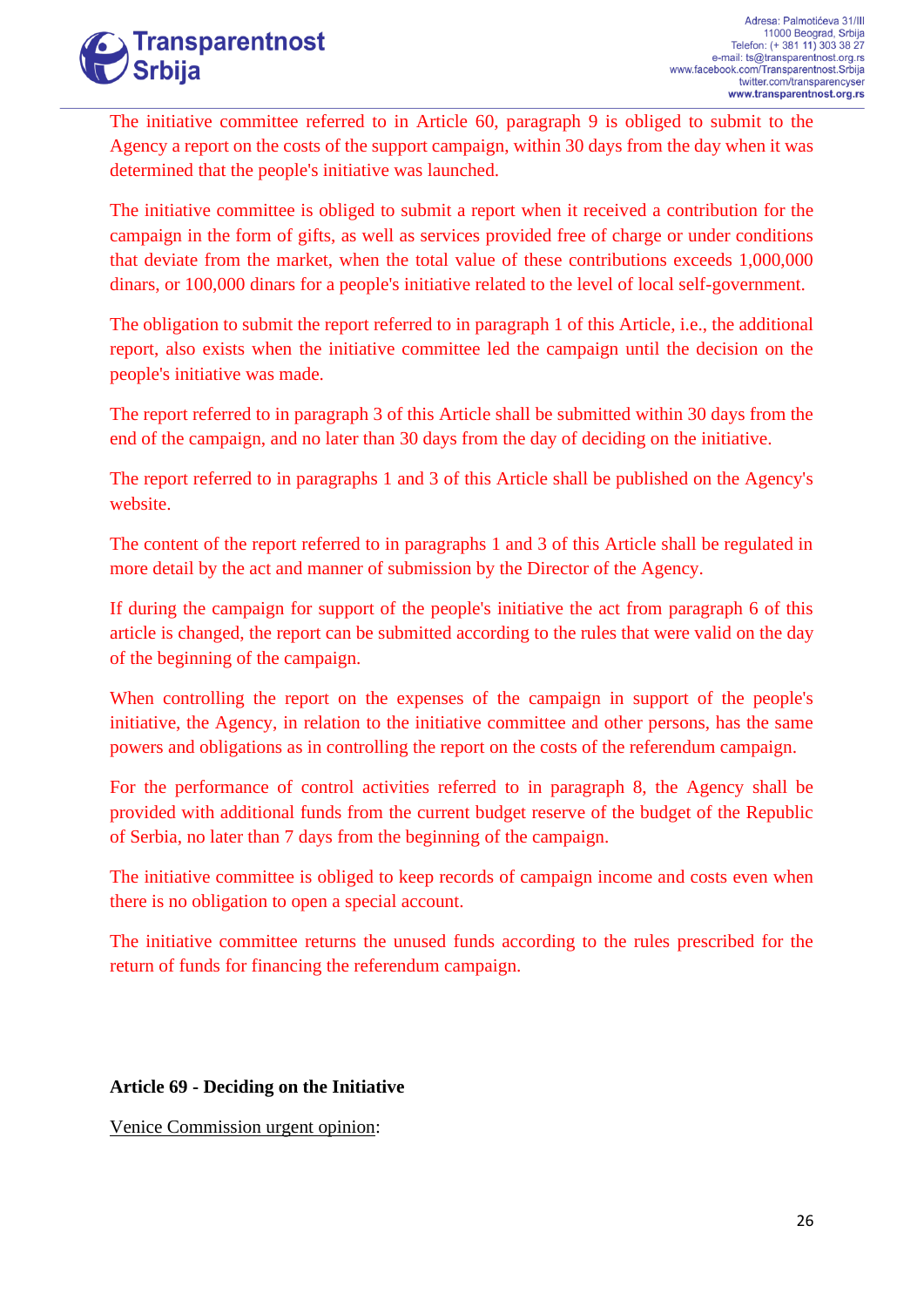

*80. The deadline of 90 days for the collection of signatures seems adequate. However, the obligation for the Assembly to decide on the proposal no later than within six months from the day of initiating the people's initiative (Article 65.1 – now Article 69.1), appears too short. While the Assembly should not delay the examination of the draft, the deadline could be extended by a few months at least. Moreover, an appeal against the inaction of the Assembly should be introduced.* 

*81. Article 65.3 (69.3) stipulates that when the Assembly accepts the general initiative, it obliges the competent authority to prepare a draft legal act and to decide on it within 180 days. The aim of this provision is unclear. The proposal has to be in the competence of the parliament, not of any other authority. It is the task of the Assembly itself to adopt a law if it accepts it. The law could regulate the possibility of the parliament to request the government to draft such a law and present it to the parliament, but not its adoption by any other institution. A deadline seems overly restrictive in this case, as it is up to the parliament to decide on the urgency of the matter. If there is no such urgency but a need to discuss the draft law for a longer period, the parliament could reject the general proposal just to formally respect the legal deadline. Moreover, a strict deadline could go against the principle of democracy: acceptance of a proposal by the outgoing parliament should not oblige a newly elected parliament to draft and adopt legislation implementing this general proposal. Sanctions for not following the general proposal after its formal adoption by the parliament should not be legal, but just political. The Venice Commission recommends reconsidering this provision.*

#### Comment:

TS did not analyzed implementation of these recommendations in the new draft.

On the other hand, TS raised another issue, that is not sufficiently regulated in the draft.

#### Our Amendment to this Article:

National Assembly shall decide on the proposal contained in the launched people's initiative at its first next sitting of the regular session, but not later than six months from the day people's initiative has been launched, in the manner and according to the procedure stipulated by the Constitution and the law or the Rules of Procedure of the Assembly.

Assembly of the autonomous province or local self-government unit shall decide on the proposal contained in the launched people's initiative at its first next meeting, but not later than 90 days from the day people's initiative has been launched, in the manner and according to the procedure stipulated by the Constitution and the law or the statutes of the autonomous province or local self-government unit.

When the Assembly approves a general initiative, it shall task the competent authority or body to prepare a draft of the appropriate legal act and shall decide on that act within 180 days from the day general initiative has been approved.